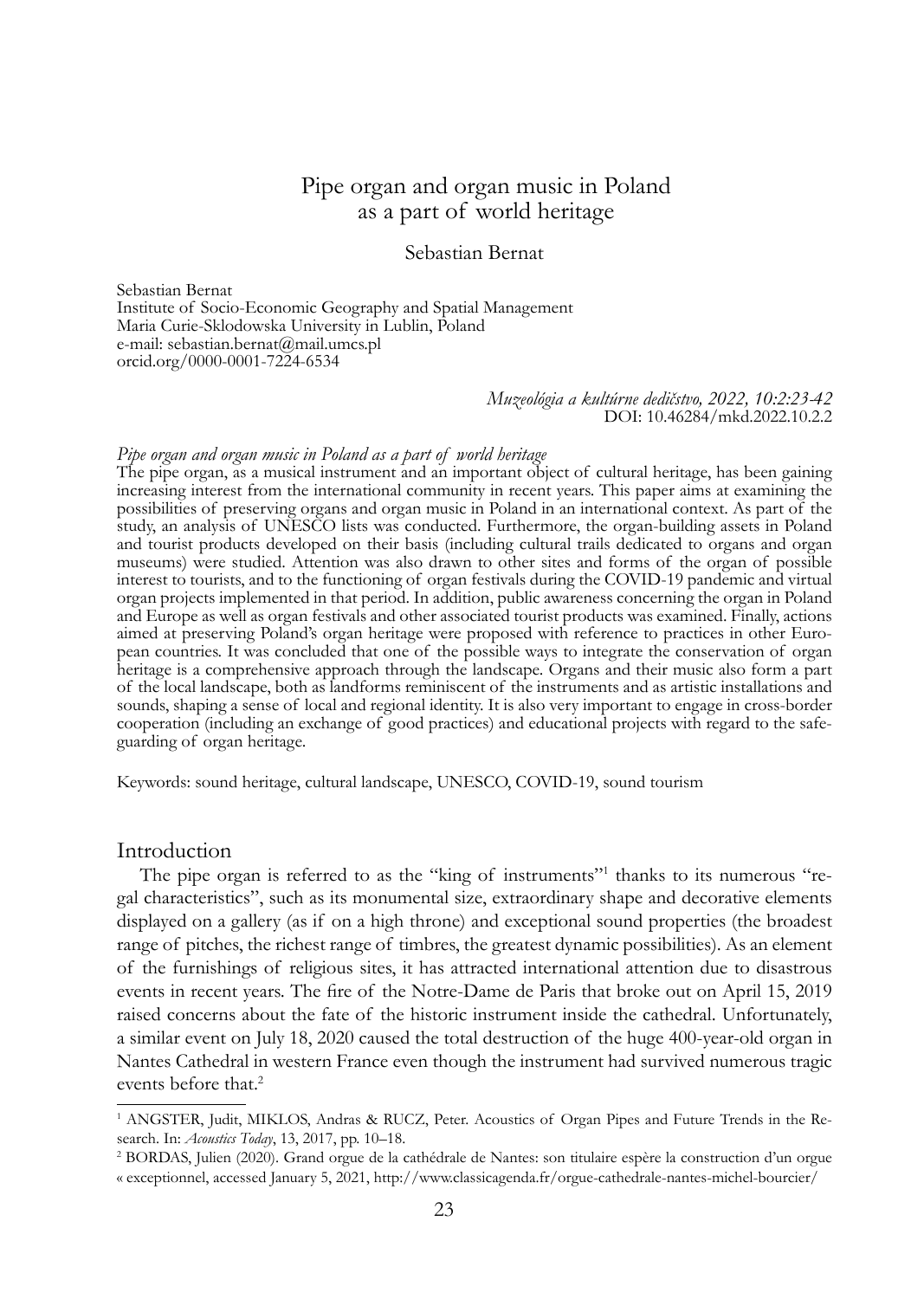Historic organs are an important part of world cultural heritage.<sup>3</sup> The late nineteenth and early twentieth centuries saw an increased interest in historic organs with regard to their characteristic structure determining their unique sound.<sup>4</sup> In Europe at that time, a social movement was born that initiated comprehensive studies of old instruments and called for preserving them in their original state. In 1926, many countries in Western Europe gradually began to place organs under official conservation protection. In justified cases, measures were taken to restore the original sound of organs by removing later additions from the organ mechanisms and restoring original parts to bring back their historical sound. Nowadays, research on historical organs is mainly concerned with the preservation of their unique sound, subject to changes due to the passage of time and the influence of environmental factors on the materials from which they are made.<sup>5</sup> However, so far there has been no geographical research on the organ, that is synthesising and generalising (comprehensively), and studying the surrounding reality in natural, social and human aspects, using the map as a presentation and analysis tool. As Urbańczyk (2011) observes, topics related to the organ are rarely explored scientifically.<sup>6</sup> Due to its complex, multi-faceted ideological meaning, complicated functional programme and its dual nature – as a musical instrument and element of interior decoration – the organ is characterised by multidimensionality. Added to that is the inherent relationship of the organ with the space which it co-creates and forms a part of. While comprehensive approaches are adopted very rarely, the organ remains a subject of human fascination.

Historic organs provide exceptionally valuable evidence of times gone by, showing considerable geographic diversity. In European organ building, features characteristic of the individual countries and centres appeared as early as the end of the fifteenth and beginning of the sixteenth centuries.<sup>7</sup> Eventually, the seventeenth century saw the crystallisation of what could be called the national styles in European organ building (e.g. North-German, French, Spanish, Italian). In the eighteenth century, many famous organ builders were active in Europe, e.g. Gottfried Silbermann in Saxony. With the development of colonialism, organs were also built in the colonies, according to the style characteristic of the colonial empire. In the nineteenth century, the technology of organ building in Europe changed considerably, which often led to the reduced value of historic instruments. The factory production of organs, including instruments intended for export, was also developed at that time. As Urbańczyk observes,<sup>8</sup> the search for new forms of organ instruments throughout history was related not only to the discovery

<sup>3</sup> CHIAVARI, Cristina, MARTINI, Carla, PRANDSTRALLER, Daria, NIKLASSON, Annika, JOHANSSON, Lars-Gunnar, SVENSSON, Jan-Erik, ÅSLUND, Alf, BERGSTENET, Carl Johan. Atmospheric corrosion of historical organ pipes: The influence of environment and materials. In: *Corrosion Science*, 50, 2008, pp. 2444–2455; ŠERCER, Mario, KAVIĆ, Zlatica. The organ: queen of instruments and part of cultural heritage. In: *Economy of*  eastern Croatia yesterday, today, tomorrow: Proceeding GIH Osijek, Croatia, 2, 2013, pp. 266–273.

<sup>4</sup> DORAWA, Marian. *Organy Torunia i okolicznych kościołów* [*Pipe organs of Toruń and surrounding churches*]. Toruński Oddział Stowarzyszenia Historyków Sztuki Toruń 2011.

<sup>5</sup> ANGSTER, Judit, MIKLÓS, Andras. Documentation of the sound of a historical pipe organ. In: *Applied Acoustics*, 46, 1995, pp. 61–82.; CHIAVARI et al., Atmospheric corrosion… p. 2444; ALESCIO, Adriana, SEBASTIANEL-LI, Mauro. Limitis in the Restoration of Historical Organs. In: *Conservation Science in Cultural Heritage*, 10, 2013, pp. 101–116.

<sup>6</sup> URBAŃCZYK, Marek. *Ochrona i konserwacja organów zabytkowych na tle rozwoju sztuki organmistrzowskiej: wybrane problemy* [*Protection and conservation of historical organs against the background of the development of organ-building art: selected problems*]. Akademia Muzyczna im. Karola Szymanowskiego w Katowicach 2011.

<sup>7</sup> ERDMAN, Jerzy. *Organy. Poradnik dla użytkowników* [*Pipe organs: A handbook for users*]. Wyd. Archidiecezji Warszawskiej Warszawa 1992.

<sup>8</sup> URBAŃCZYK, Marek. *Ochrona i konserwacja*..., p. 177.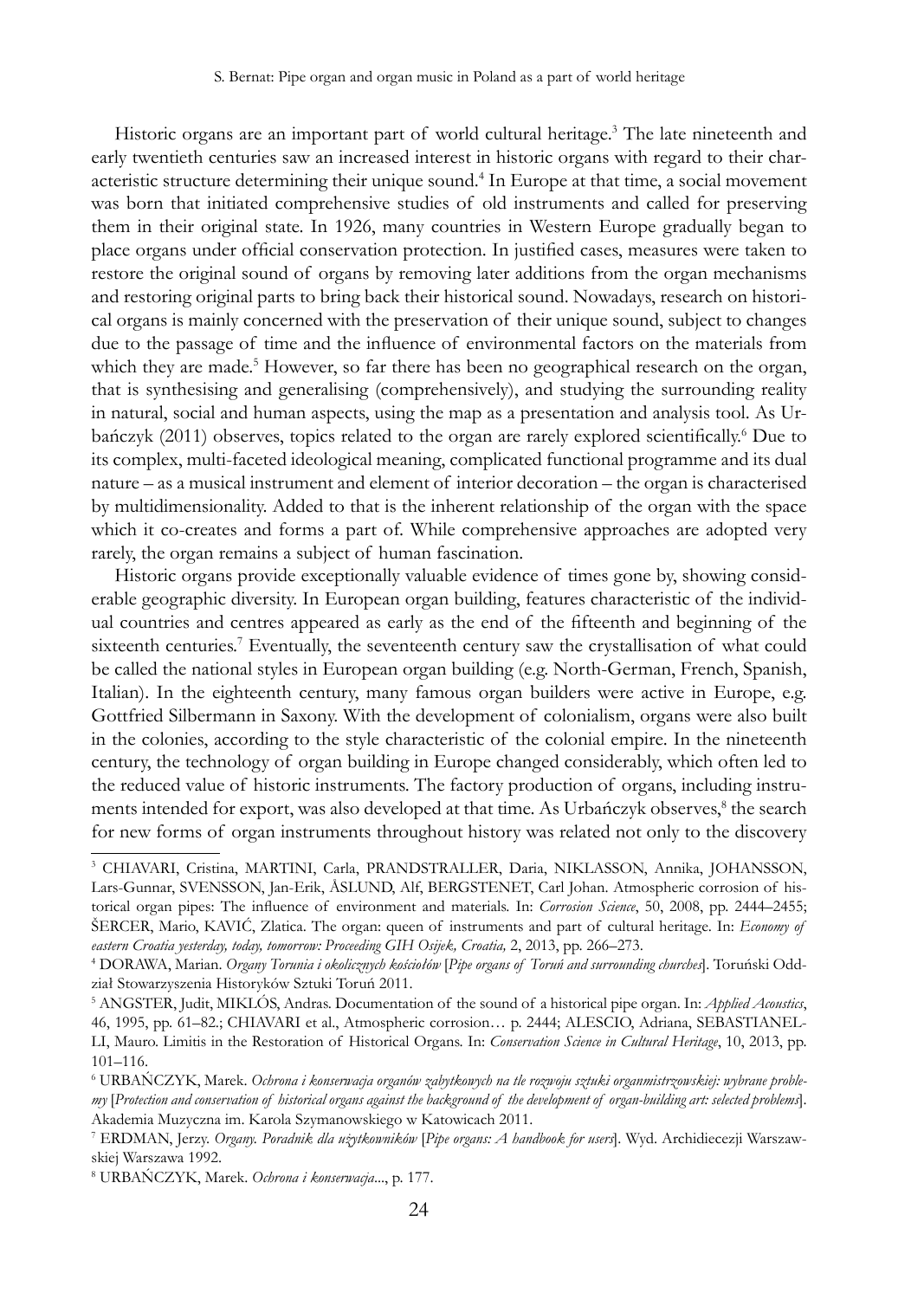of more and more efficient conditions of generating sound, but also to the enrichment of the visual aspects, expanding the impact of the organ to senses other than hearing. Historic instruments are being widely documented in Poland along with in many other countries in Europe,<sup>9</sup> and the fate of organ-building firms is being examined.<sup>10</sup> In 2021, a very valuable publication on the subject of organs as a source of inspiration was published, which includes rankings of the greatest organs in Poland, Europe and the world.<sup>11</sup> This proves the topicality of organ heritage, encompassing artifacts (organ craftsmanship, instruments) and people (organ builders, organists, listeners) as well as intangible elements (compositions, performances, improvisations, concerts and festivals), a reflection of the various traditions and styles over the centuries. Europe's organ heritage is an important part of European cultural heritage rooted in Christianity. Attention is drawn to the need for research on organ culture, understood as the totality of issues related to the organ and organ music.<sup>12</sup> The term primarily includes all factors related to the instrument itself, its construction, maintenance and use. It also includes public attitudes towards the organ and organ music related to the place of the organ and organ music in the public consciousness, education and the activities of organ builders and organists, organ experts, publications about the organ and organ music and forms of their promotion.<sup>13</sup>

As Wrona (2007) observes, not only the organ, but also the musical pieces composed for the organ constitute testimony of a given era and the changes and experiments taking place at the time.14 Organ music has long held a particularly prominent place in the entire body of musical creation in successive historical epochs. However, it was not until the late nineteenth century that, while still a significant part of religious ritual, it began to additionally become an autonomous part of secular performances, attracting a multitude of music lovers fascinated by this music.<sup>15</sup> Works by many composers of various nationalities were written to be performed on the organ.

This paper aims at examining the possibilities of preserving organs and organ music in Poland in an international context. The study was conducted due to the lack of a comprehensive analysis of the organ as an element of cultural and natural heritage, and an insufficient understanding of public awareness on the topic, which is important from the perspective of conservation and protection. It was assumed that it is necessary to intensify actions aimed at

<sup>9</sup> E.g. publications: ŁYJAK, Wiktor. *Organy Kolegiaty w Ostrowcu Świętokrzyskim* [*Organ of the Collegiate Church in Ostrowiec Świętokrzyski*]. WSBiP Ostrowiec Świętokrzyski 2017; SZYMANOWICZ, Maria. *Organy w kościołach Radomia* [*Organs in the churches of Radom*]. Polihymnia Lublin 1997; TRZASKALIK-WYRWA, Małgorzata. *Organy diecezji siedleckiej. Instrumentarium diecezji siedleckiej. Katalog* [*The organ of the diocese of Siedlce. Instruments of the diocese of Siedlce. Catalogue*]. Siedlce-Warszawa 2016.

<sup>&</sup>lt;sup>10</sup> E.g. POŹNIAK, Grzegorz. *Powojenne losy firmy organmistrzowskiej* "Berschdorf" z Nysy [The post-war fate of the organ-buil*ding company "Berschdorf" of Nysa*]. Opoliensis Musica Ecclesiastica 7. Opole 2020.

<sup>11</sup> SZOSTAK, Michał (2021). The Organ as a Source of Inspiration: The Rebirth of a Giant (Paris-Vatican-Licheń). Opoliensis Musica Ecclesiastica, 9. Opole.

<sup>12</sup> BABNIS, Maciej. *Kultura organowa Galicji ze szczególnym uwzględnieniem działalności organmistrza lwowskiego Jana Śliwińskiego* [*Organ culture of Galicia with special reference to the activity of the Lviv organ master Jan Sliwinski*]. Akademia Pomorska w Słupsku 2012.

<sup>&</sup>lt;sup>13</sup> The separation of organ culture within the musical culture is justified by the special place of organs and organ music in culture, resulting, among other things, from their connection with religious worship. Besides, the organ, in many villages remote from the cultural centres, was often the only professional instrument whose sound was for the local community a model shaping their musical taste.

<sup>14</sup> WRONA, Mariusz. *Tradycje sztuki organowej we współczesnej Polsce* [*Traditions of organ art in contemporary Poland*], accessed February 2, 2021, https://culture.pl/pl/artykul/tradycje-sztuki-organowej-we-wspolczesnej-polsce <sup>15</sup> DORAWA, Marian. *Organy Torunia*…, p. 7.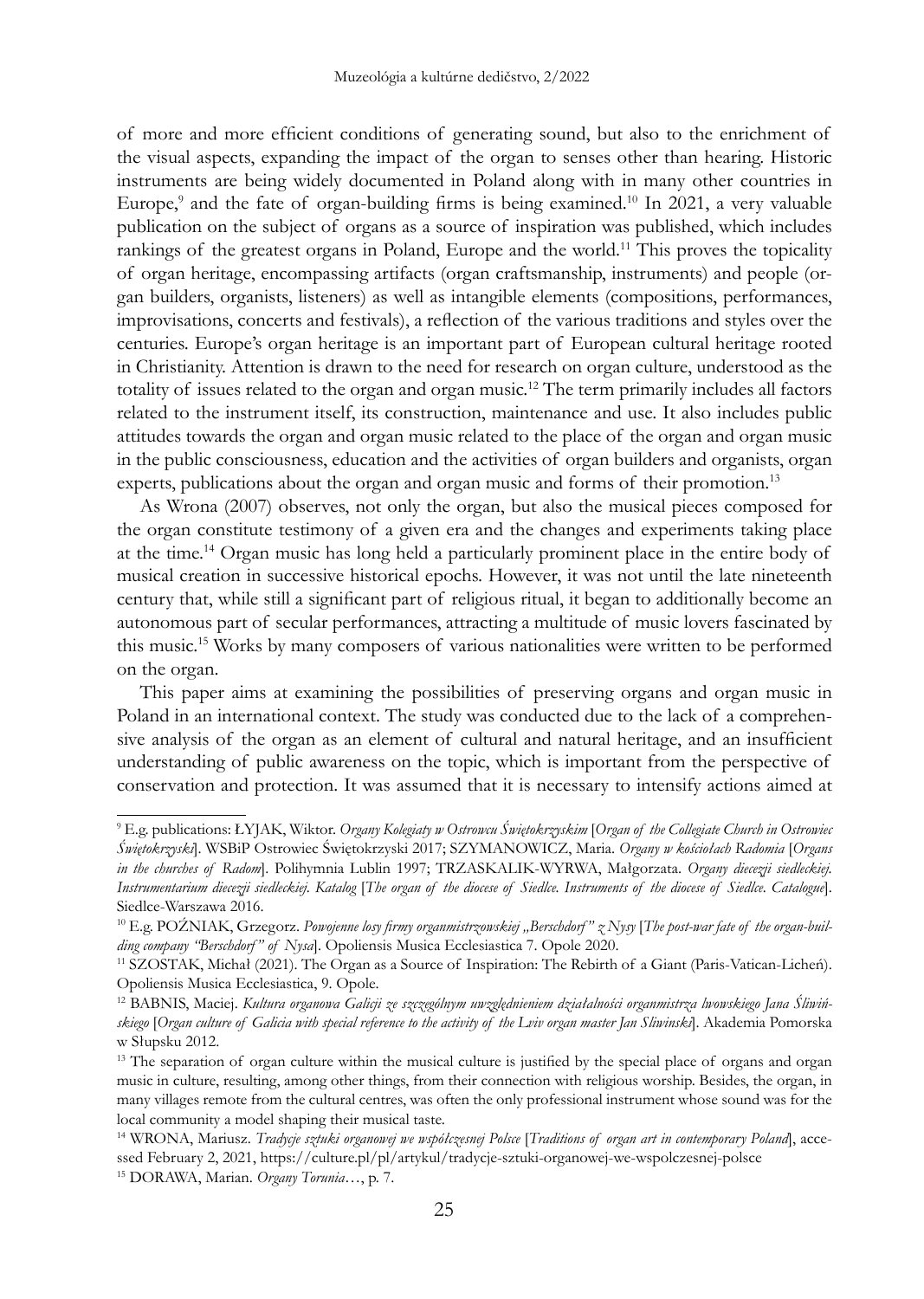protecting organs as a significant element of world cultural and natural heritage. Therefore, it is necessary to carry out an appropriate analysis and present guidelines involving a comprehensive approach to the organ. The article is not a historical study on organ heritage, but emphasises the aspect of tourism as a form of sharing and promoting cultural heritage.

As part of the study, an analysis of UNESCO lists was conducted. Furthermore, the organ-building assets in Poland and tourist products developed on their basis (including cultural trails dedicated to organs) were studied. Attention was also drawn to other sites and forms of the organ of possible interest to tourists, and to the functioning of organ festivals during the COVID-19 pandemic and virtual organ projects implemented in that period. In addition, public awareness concerning the organ in Poland and Europe as well as organ festivals and other associated tourist products was examined. Finally, actions aimed at preserving Poland's organ heritage were proposed with reference to practices in other European countries.

#### Material and methods

The research was undertaken to answer the following research questions:

- What pipe organ assets exist in Poland and what organ-related tourist products exist in Poland?

- What national and international initiatives (projects) are undertaken with regard to protecting and popularising pipe organ heritage?

- What is the public awareness concerning organs in Poland and Europe as well as organ festivals and other associated tourist products?

- Why protect organs and create "organ tourism products"?

Answering these questions should help answer the main question about the possibilities for preserving pipe organs and organ music in Poland in an international context.

The achievement of the study objective required the use of many sources of information and the application of various research methods in accordance with the mixed-methods research approach.<sup>16</sup> First, these were to include methods of collecting information concerning organs (review of literature and online sources). Because of the comprehensive approach, no instrument-specific searches of archival materials were conducted. The next stage of research consisted of an analysis of the applicable laws in Poland and the European Union with regard to cultural heritage as well as applications for inscription on the UNESCO list. The results of a survey of students were used to examine the public awareness related to pipe organs.

The survey was conducted twice, using a survey questionnaire, at the end of 2020. The first one was a pilot survey that encompassed an international group of 38 Spatial Management students (28 women and 10 men, living mostly in the Lublin Province). The survey questionnaire consisted of seven questions testing the knowledge of organs in Poland and Europe, organ festivals, forms of land relief referred to as "organs" (due to reminiscent appearance), a tourist attraction known as the "Sea Organ" and organ trails. In addition, the respondents were asked about the need to create tourist products based on organs (both instruments and land relief forms). For most of the questions, the respondents were asked to provide reasons for their answers. The second questionnaire, targeted at students of tourism and recreation, was slightly modified in comparison with the first one. This survey encompassed 48 students: 31 women and 17 men, living mostly in the Lublin Province (including 11 persons living in

<sup>16</sup> CRESWELL, John W., CRESWELL, J. David. *Research design: qualitative, quantitative & mixed methods approaches*. SAGE Publishing 2018.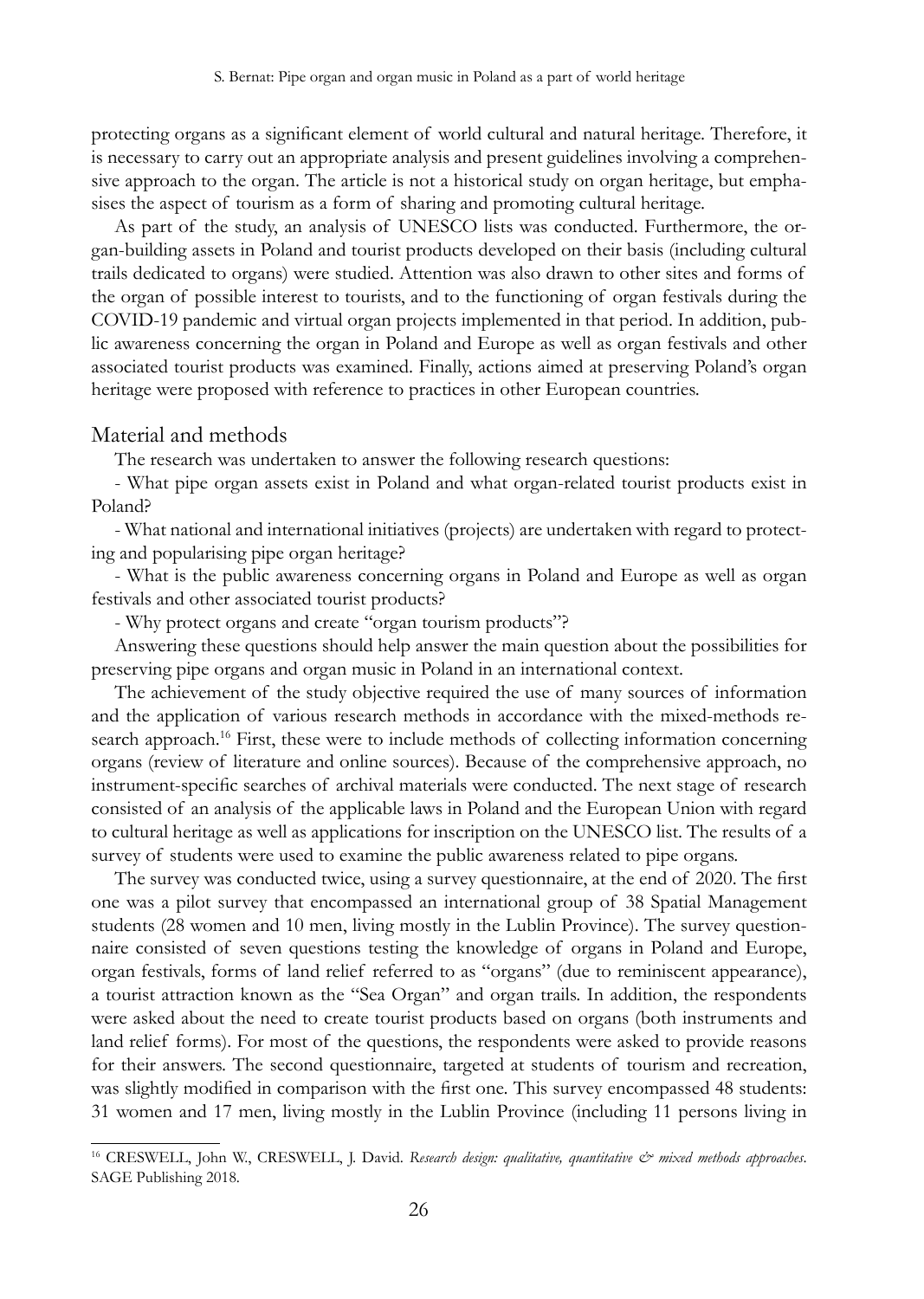the city of Lublin) as well as in Belarus and Ukraine (18 persons). The two surveys were conducted synchronously at the end of 2020 among first- and second-year students who received a link to the online questionnaire which was active for about 5 minutes. This was meant to prevent students from using knowledge gained from additional sources. It was expected that the respondents would answer the questions based on their personal experience. The deliberate choice of students as representatives of the society resulted from the conviction that they are a characteristic social group of similar age (19–21 years), open to the world, whose preferences and decisions will impact actions taken in the future. The two fields of study they represented enabled a comparison of the survey results. All respondents agreed to participate in the study.

The social survey was complemented with field research (including observation). Thus, the research had a predominantly qualitative, descriptive and exploratory character. An important part of this research was case studies based on the analysis of records of available data sources: publications, websites (desk research) and field observations in different regions of Poland. The qualitative research was complemented with quantitative research related to the diagnostic survey and collation of statistical data on pipe organs. The use of both types of research was aimed at a comprehensive analysis of the research problem. The approach based on analysing records of the available data sources is a basis for preparing conclusions on the investigated sites and phenomena, subsequently verified during field observations and surveys.

The main focus was on Poland, but the international (particularly European) context was also taken into account. Poland is a Central European country with huge tangible assets with regard to instruments and forms of land relief. These are supplemented with a rich tradition of organ building and organ festivals, which is influenced by historical, cultural and natural determinants. Over the course of history, the Catholic church has played an important role within the present-day borders of Poland while in territories of the former Prussian Partition, the influence of Protestant churches was predominant. In both cases, the pipe organ has had an important function as an instrument accompanying the liturgy. Despite the communist domination in the second half of the twentieth century, religion and sites of worship have not disappeared from the landscape of Polish cities and villages, and after the fall of communism, organ tradition was reborn with great impetus. It should be added that Poland is a country with a diverse cultural landscape developed in all zones (belts) of land relief: from old and young mountains to uplands, lowlands, lakes and coastal regions.

### Inscription in the UNESCO List and other initiatives in European countries

Inscription in the UNESCO World Heritage List is a special way of appreciating the historic value of a building or site. At present, the list features six cathedrals in Germany whose furnishings include valuable pipe organs. The largest pipe organ in Europe, with 203 stops, is also in Germany – in St Stephen's Cathedral in Passau (Bavaria).<sup>17</sup> Germany also boasts three pipe organs that are among the oldest in Europe. Besides Germany, the UNESCO list features many other cathedrals and religious sites from all over the world. Usually, thanks to being entered in the UNESCO list, the individual objects/sites/locations are more easily recognised as

<sup>17</sup> SZOSTAK, Michał. *The Largest Pipe Organs in the World*, accessed February 12, 2021, http://www.voxhumanajournal.com/szostak2018.html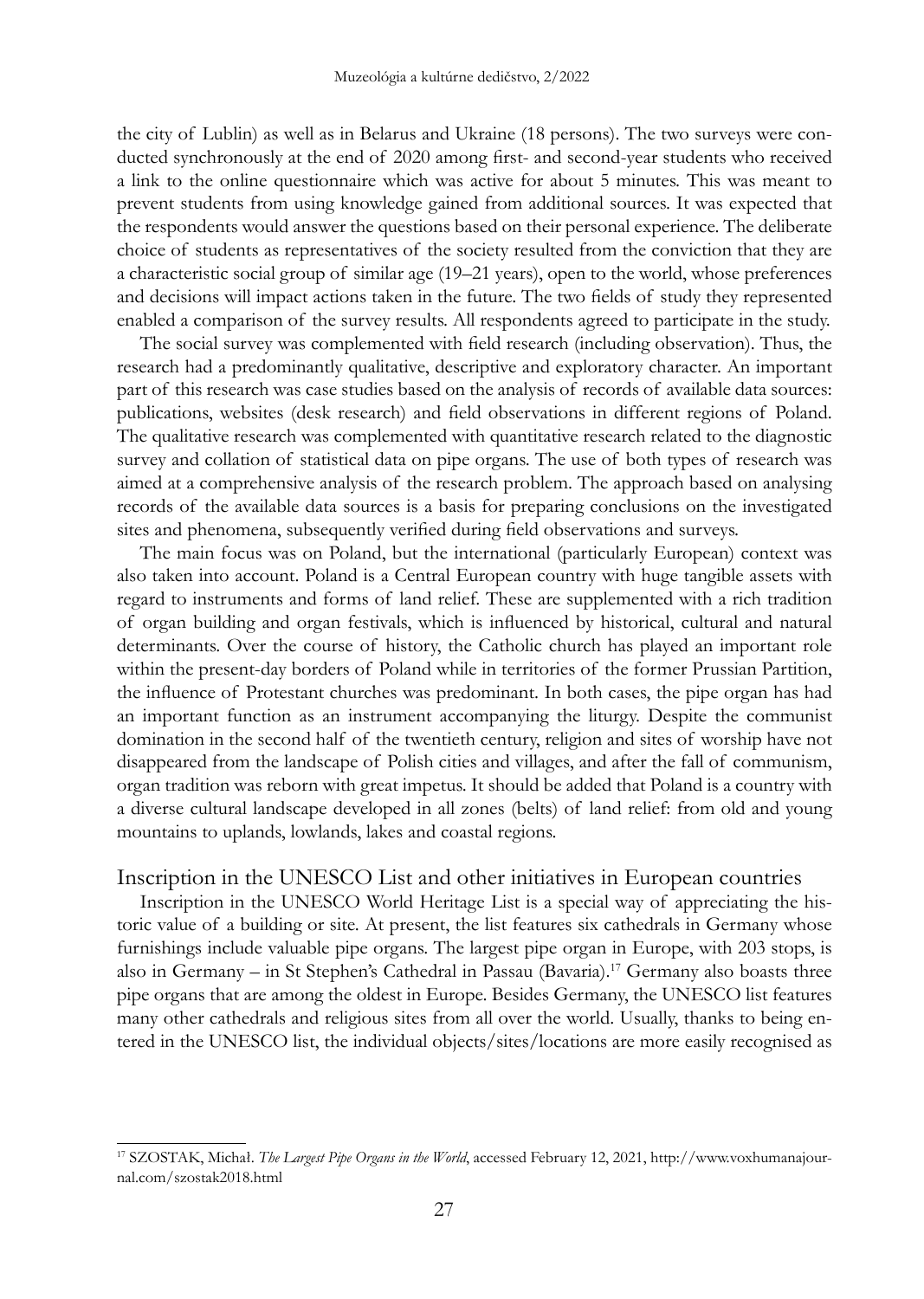particularly interesting and attractive to tourists.18

In 2017, organ craftsmanship and music in Germany were inscribed by UNESCO on the Representative List of the Intangible Cultural Heritage of Humanity because they have been shaping the "music landscape" and manufacturing of instruments in that country for many centuries.<sup>19</sup> Thus UNESCO appreciated the organ-building skills developed (and passed down to successive generations) in numerous organ-building workshops as well as the organ music created in Germany as a universal language conducive to interreligious understanding. The knowledge and specialist skills needed to nurture this part of heritage have been uniting craftspeople, composers and musicians working together throughout organ history. Usually passed on in an informal manner, they are an important marker of community identity.

It was found that organ-related events dedicated to children and youth are an investment in the future. Therefore, it was proposed to organise organ-themed tours (including guided workshop tours) and regional concert series more often. This will support cultural tourism. A new network called European Pipe Organ Routes (EPOS) seeks to interconnect major historic and newly-built organs for the promotion, cooperation and coordination of European organ culture.

Organ craftsmanship and organ music are present nearly all over the world. Organ-building workshops, organ concerts and church services with the accompanying sounds of the pipe organ take place not only in all of Germany and nearly all European countries, but they have also been exported to many countries around the world. Therefore, the inscription of this element can help make organ heritage more recognisable worldwide, particularly in Europe.

In recent years, more and more network initiatives (national and international) have been developed with regard to the protection and popularisation of pipe organs and organ music. As part of the European Network for Historic Places of Worship, an interesting initiative aimed at the growth of organ culture has been implemented in Flanders.20 It includes the "Day of the Organ" as part of the annual "Day of Historic Monuments", a website (orgelinvlaanderen. be), a record company, a periodical and Days of the Organ (a weekend with a competition for non-professional organists, concerts, workshops and seminars for teachers). To raise awareness about the organ among children and youth, an educational project has been launched in cooperation with Orgelkids in the Netherlands. Another aspect of the association's work is consultancy and assistance in local projects that help promote organ heritage among the wider public. Church boards and other entities are supported in their efforts to replace instruments and use organs in the context of reusing church buildings. Concepts are developed where "experience" is crucial.

In the French-Swiss borderland, the unique Belfort-Delémont railway was brought back into operation in 2019, facilitating a cultural project with the goal of promoting ten historic and

<sup>18</sup> E.g. HALL, C. Michael, PIGGIN, Rachel. Tourism and world heritage in OECD countries. In: *Tourism Recreation Research*, 26, 1, 2001, pp. 103–105.; JIMURA, Takamitsu. The impact of world heritage site designation on local communities: A case study of Ogimachi, Shirakawa-mura, Japan. In: *Tourism Management* 32, 2, 2011, pp. 288–296.; ROMÁNKOVÁ-KUMINKOVÁ, Eva. Lists of intangible cultural heritage: the beginning or the end of sustainability? In: Schreiber H (ed.) *Intangible Cultural Heritage: Safeguarding Experiences in Central and Eastern European Countries and China 10th Anniversary of the Entry into Force of the 2003 UNESCO Convention through the Prism of Sustainable Development*. National Heritage Board of Poland Warszawa, 2017, pp. 352–370.; SKOUNTI, Ahmed. The Intangible Cultural Heritage System: Many Challenges, Few Proposals. In: *Santander Art and Culture Law Review*, 2, 2017, pp. 61–76. <sup>19</sup> Intangible Cultural Heritage, accessed September 23, 2020, https://ich.unesco.org/en/RL/organ-craftsmanship-

<sup>-</sup>and-music-01277

<sup>20</sup> European Network for Historic Places of Worship, accessed February 7, 2021, https://www.frh-europe.org/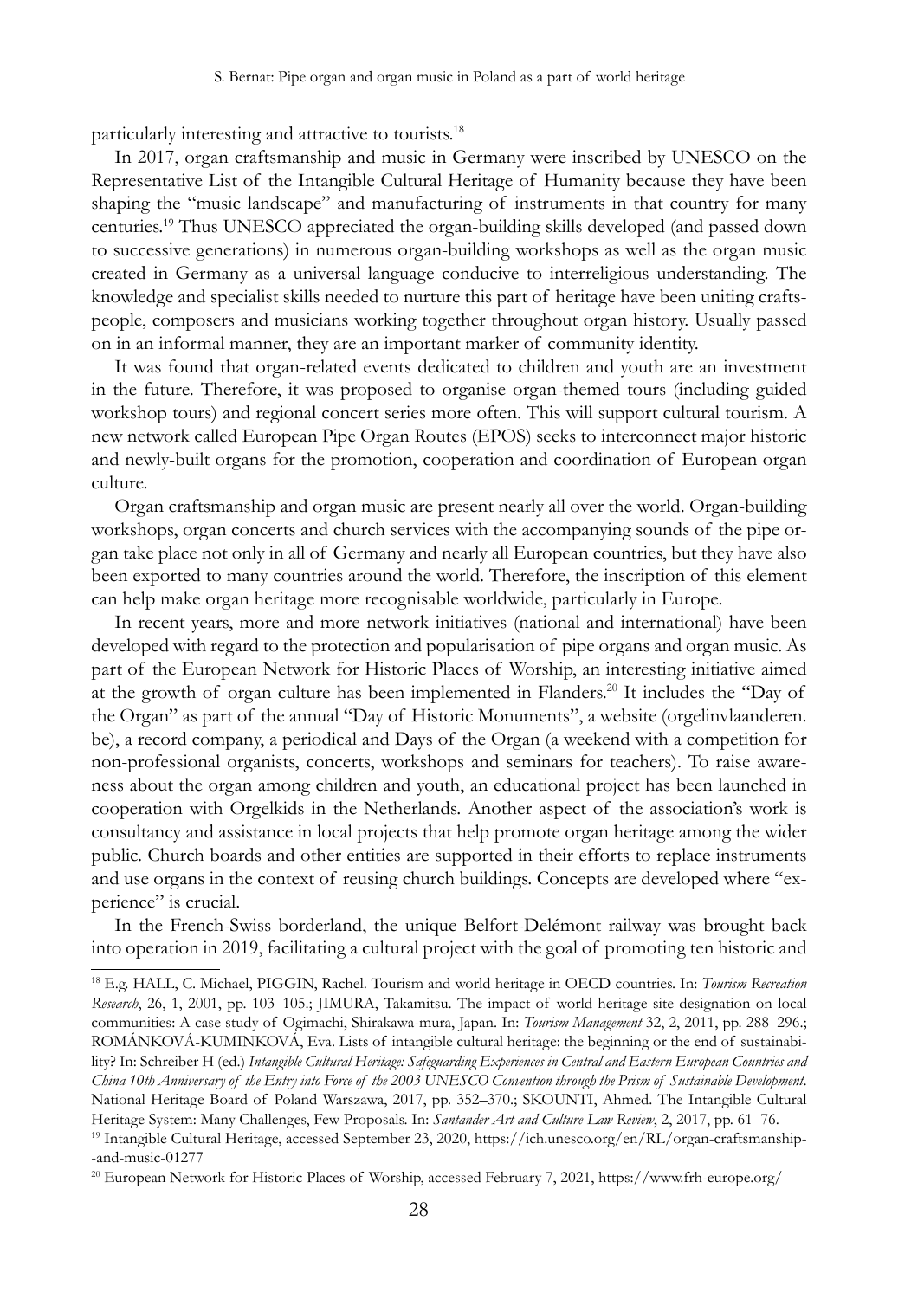recently-built organs at religious sites along the trail, representing various schools of European organ building.<sup>21</sup> The establishment of the Line of Remarkable Organs is associated with a cross-border project that also envisages the organisation of concerts, educational courses and master classes as well as the promotion of natural, historical and food attractions of the region.

Another unique initiative is called European Cities of Historical Organs (Europae Civitates Historyorum Organorum), established in 1997 by Alkmaar (Netherlands), Innsbruck (Austria), Lisbon (Portugal), Roskilde (Denmark), Treviso (Italy), Touluse (France) and Zaragoza (Spain) – cities with historic organs as well as international organ festivals and competitions.22 The goals of this association of cities include sharing documentation on historic instruments, conducting joint projects and exchanges (including student exchanges) and promoting the construction of new instruments based on historical examples. The association particularly supports: the publishing of books, audio and multimedia materials on organs; the maintenance and restoration of historic organs; the organisation of master classes open to the general public; and the organisation of rotating competitions in music played on historic instruments.

One of the biggest tourist attractions of the Croatian city of Zadar is the Sea Organ (in Croation: Morske Orgulje) built in 2005.<sup>23</sup> It is a unique sound art installation whose operating principle is similar to that of the traditional pipe organ.<sup>24</sup> The sea waves lapping against the shore push the air through a system of pipes placed beneath the stone stairs on Zadar's waterfront. The pipes are tuned so that they can play seven chords in five keys. Thus, people standing on the waterfront can listen to an exceptional "concert of the sea". The sounds of this untypical organ are of interest to sonic tourists searching for unique sonic landscapes around the world.25

### Organ assets and tourist products in Poland

The online database of organ instruments and organ-building firms features 39 firms and about 3,300 instruments from all over Poland (Musicam Sacram). They include both historic and modern instruments. Among the largest organs are those in Licheń Stary (basilica, 157 stops), Wrocław (archcathedral, 151 stops), Częstochowa-Jasna Góra (basilica, 120 stops), Gdańsk-Oliwa (archcathedral, 111 stops) and Częstochowa (archcathedral, 118 stops).<sup>26</sup> The pipe organs in Olkusz and Kazimierz Dolny, dating back to the early seventeenth century, are recognised as the oldest functioning organs in Poland.27 The enormous organ-building resources in Poland are evidenced by numerous monographs/guides and records, and extensive organ bibliography.<sup>28</sup> Historical instruments are protected by being entered in the register of histor-

<sup>21</sup> Ligne des Orgues Remarquables, accessed January 20, 2021, https://ligneorguesremarquables.com/la-ligne/

<sup>22</sup> European cities of historical organs, accessed February 7, 2021, https://www.echo-organs.org/

<sup>23</sup> CroLove.pl, accessed September 23, 2020, https://crolove.pl/morskie-organy-w-zadarze/

<sup>24</sup> STAMAĆ, Ivan. Acoustical and Musical Solution to Wave-Driven Sea Organ in Zadar. In: Proceedings of the 2nd Congress of Alps-Adria Acoustics Association, Opatija, Croatia, June 23–24, 2005.

<sup>25</sup> Sound Tourism, accessed December 16, 2020, http://www.sonicwonders.org/great-stalacpipe-organ-usa/; BER-NAT, Sebastian. Soundscapes and tourism: Towards sustainable tourism. In: *Problems of Sustainable Development*, 9, 1, 2014, pp. 107–117.

<sup>26</sup> SZOSTAK, Michał. *Licheńskie organy na tle największych instrumentów Polski, Europy i świata* [The Lichen organ against the background of the greatest instruments of Poland, Europe and the world]. Wyd. Zakład Gospodarczy "Dom Pielgrzyma" Licheń Stary 2017.

<sup>27</sup> ERDMAN, Jerzy. *Organy. Poradnik dla użytkowników*...

<sup>28</sup> SZYMANOWICZ, Maria. *Polska bibliografia organów [Polish pipe organ bibliography*]. T.1-4. Polihymnia Lublin 2011– 2020.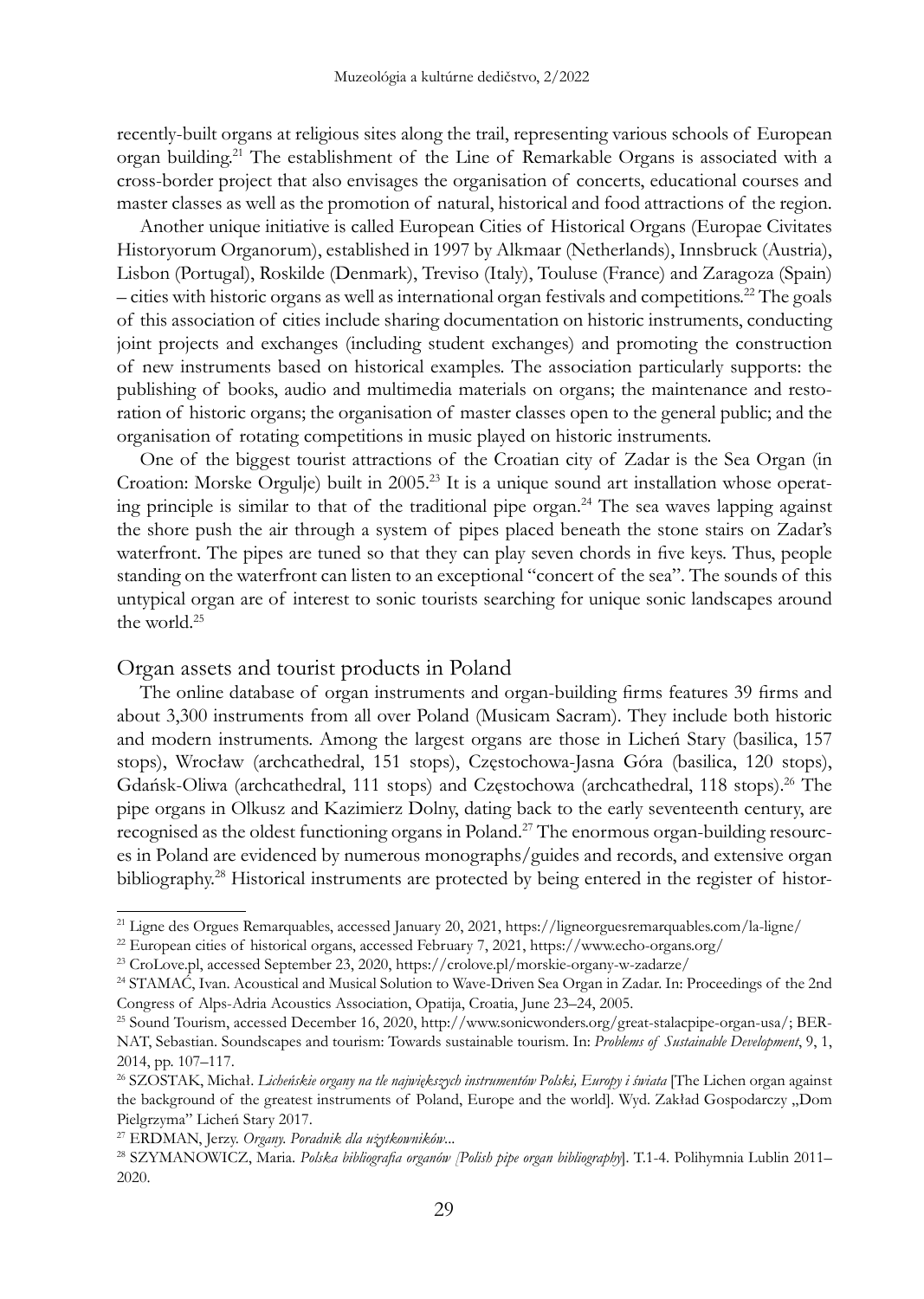ical monuments under the Act on the Protection and Care of Historic Monuments (in Polish: Ustawa o ochronie zabytków i opiece nad zabytkami, 2003).29

Numerous religious sites recognised as monuments of history feature valuable organs (e.g. Częstochowa, Frombork, Kamień Pomorski, Krzeszów, Leżajsk, Święta Lipka, Świdnica). Some of the monuments of history have been inscribed in the UNESCO list (e.g. Churches of Peace in Świdnica and Jawor).

Unfortunately, electronic digital instruments, expected to imitate the sound of the authentic pipe organ, are becoming more and more widespread in churches in Poland. However, even the best electronic instrument cannot replace the real pipe organ.<sup>30</sup> On the other hand, historic organs are reconstructed in historic churches, while used pipe organs are transferred from Western Europe to modern churches and concert halls where they find a home and regain their lost lustre.

The Museum of Silesian Organs has been functioning at the Karol Szymanowski Academy of Music in Katowice since 2004.31 Its goal is to collect, secure and protect organ instruments and historic documents related to the organ and scientific research, and making them accessible to the public in the form of a permanent museum exhibition.<sup>32</sup> More than 500 exhibits have been collected so far. In 2017, the museum had about 20,000 visitors, including from abroad (Germany, Egypt, France, Hungary, Ukraine and other countries). Since 2010, the Museum of Silesian Organs has been participating in the "Night of Museums" initiative, combined with a presentation of music played on the pipe organs at the Academy of Music, including the playable museum exhibits. It is the only museum devoted to the pipe organ in Poland. Local associations also work for the preservation of historic organs. For example, the Association for the Historic Hans Hummel Organ in Olkusz was established in 2005 at the initiative of enthusiasts and connoisseurs of the beauty of the Olkusz pipe organ. Its primary objective is the broadly understood care of the organ and, in particular, restoring the instrument to its magnificence. The association organises organ concerts, cooperates with cultural institutions and non-governmental organisations, and is involved in the promotion and dissemination of knowledge about the organ by organising conferences and by the publication of materials for the public and experts. In Poland, there are universities teaching organ-building and organ music performance. Given the above-mentioned facts, at least a dozen or so "pipe organ centres" can be distinguished in Poland (Fig. 1).

Recently, the interest in pipe organs in tourism has been fostered by the establishment of a few organ trails in Poland (Fig. 1), belonging to the category of cultural trails, whose main goal is to promote the organ and organ music as elements of cultural, material and spiritual heritage. The oldest one is the Lubusz Organ Trail established in 2012, encompassing 18 churches in Lubusz Province located along two thematic paths associated with two outstanding organ-builders: Ludwig Hartig and Wilhelm Sauer.33 Besides the above, the Organ Trail in Eu-

<sup>&</sup>lt;sup>29</sup> Act on the Protection and Care of Historic Monuments of July 23, 2003. Dz.U. 2003 nr 162 poz. 1568.

<sup>30</sup> KEARNEY, Michael R. The Phenomenology of the Pipe Organ. In: *Phenomenology & Practice*, 15, 2, 2020, p. 29.

<sup>&</sup>lt;sup>31</sup> The National Organ Museum in Elburg, the Netherlands, has been in operation since 1997. More information is available at: https://www.nationaalorgelmuseum.nl/

<sup>32</sup> The Museum of Silesian Organs, accessed September 23, 2020, www.am.katowice.pl/?a=315\_muzeum-organow- -slaskich

<sup>33</sup> OLEJNIK, Adam, TOMCZYK, Sebastian. *Lubuski Szlak Organowy. Śladami wielkich budowniczych organów* [*Lubuski Organ Trail. In the footsteps of great organ builders*]. Sulechowski Dom Kultury im. Fryderyka Chopina, Adam Olejnik, Zakład Organmistrzowski "Ars Organum" Sulechów 2012.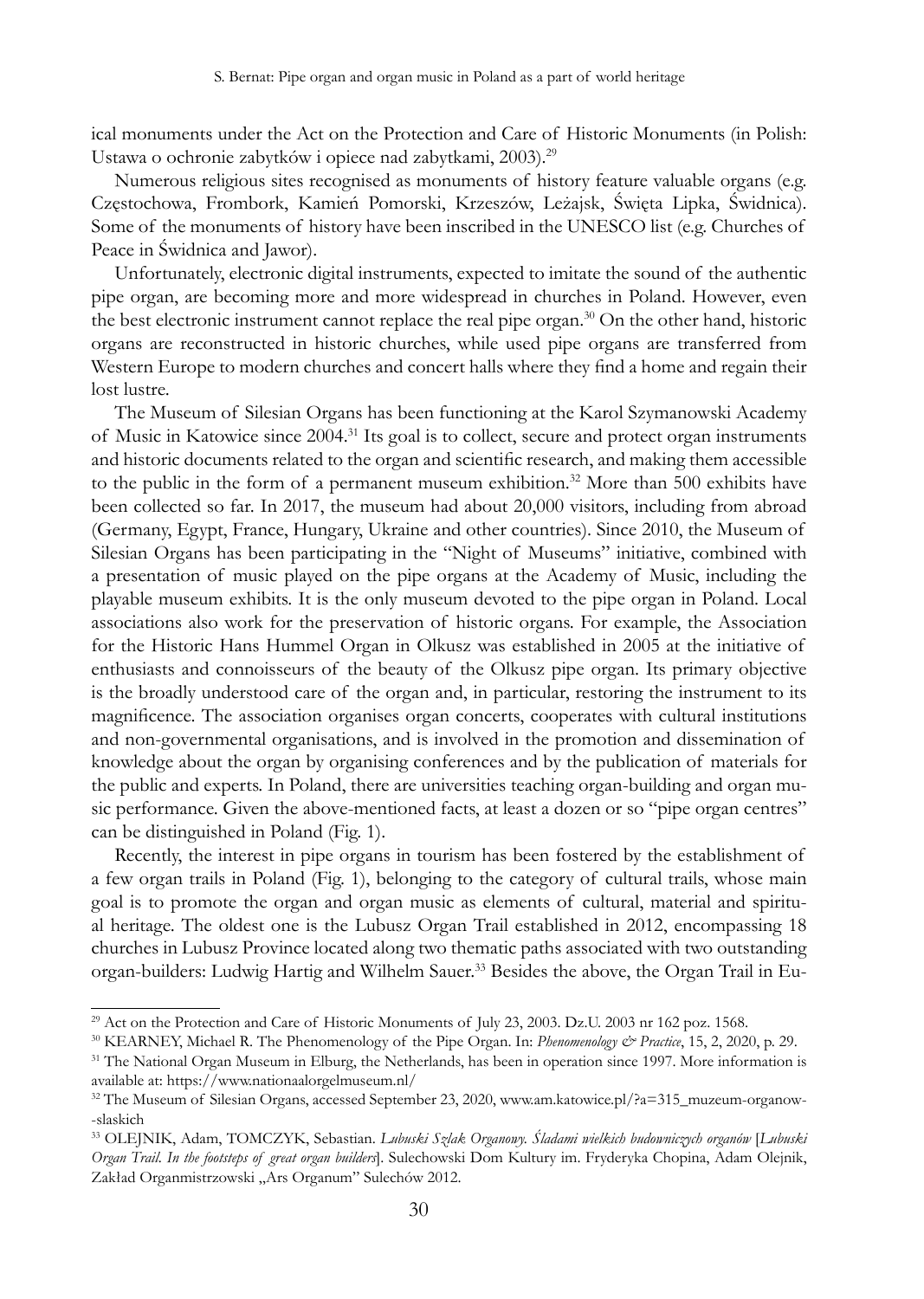

**Fig. 1:** *The location of organ trails, places visited during the Pipedreams organ trip, and other important organ centres against the administrative division of Poland* (prepared by the author): 1. Lubusz Organ Trail, 2. Organ Trail in Euroregion Silesia, 3. Trail of Gothic Churches and Organ Music of Southern Masuria, 4. Romantic Organ Trail of Upper Lusatia

roregion Silesia, functioning since 2019, connects 35 churches in the Polish-Czech borderland with its rich organ-building traditions manifested in numerous preserved historic instruments built mostly in the workshop of the Rieger brothers. In addition, the Trail of Gothic Churches and Organ Music of Southern Masuria was established in Warmia-Masuria Province, while in Upper Lusatia, the Romantic Organ Trail of Upper Lusatia was created on the Polish and German sides of the border. It should also be mentioned that organ concerts are organised in several churches in Kuyavia-Pomerania Province and Małopolska Province, under the slogan "organ trail", while in Masovia Province, a tour was organised along the "organ trail" in 2020. Interest in organ-themed trips around Poland is also evidenced by the activity of the American Public Media programme Pipedreams that organised an 11-day trip in 2015, during which 31, mostly historic, instruments were presented in 14 localities (Fig. 1).<sup>34</sup>

Organ festivals have been held in various places around Poland for many years. They can be regarded as a cultural phenomenon because, usually during the season when cultural institutions are closed, churches open and become not only places of worship but also "concert

<sup>34</sup> Historic Organs of Poland, accessed December 16, 2020, https://pipedreams.publicradio.org/pdf/2015tourbook. pdf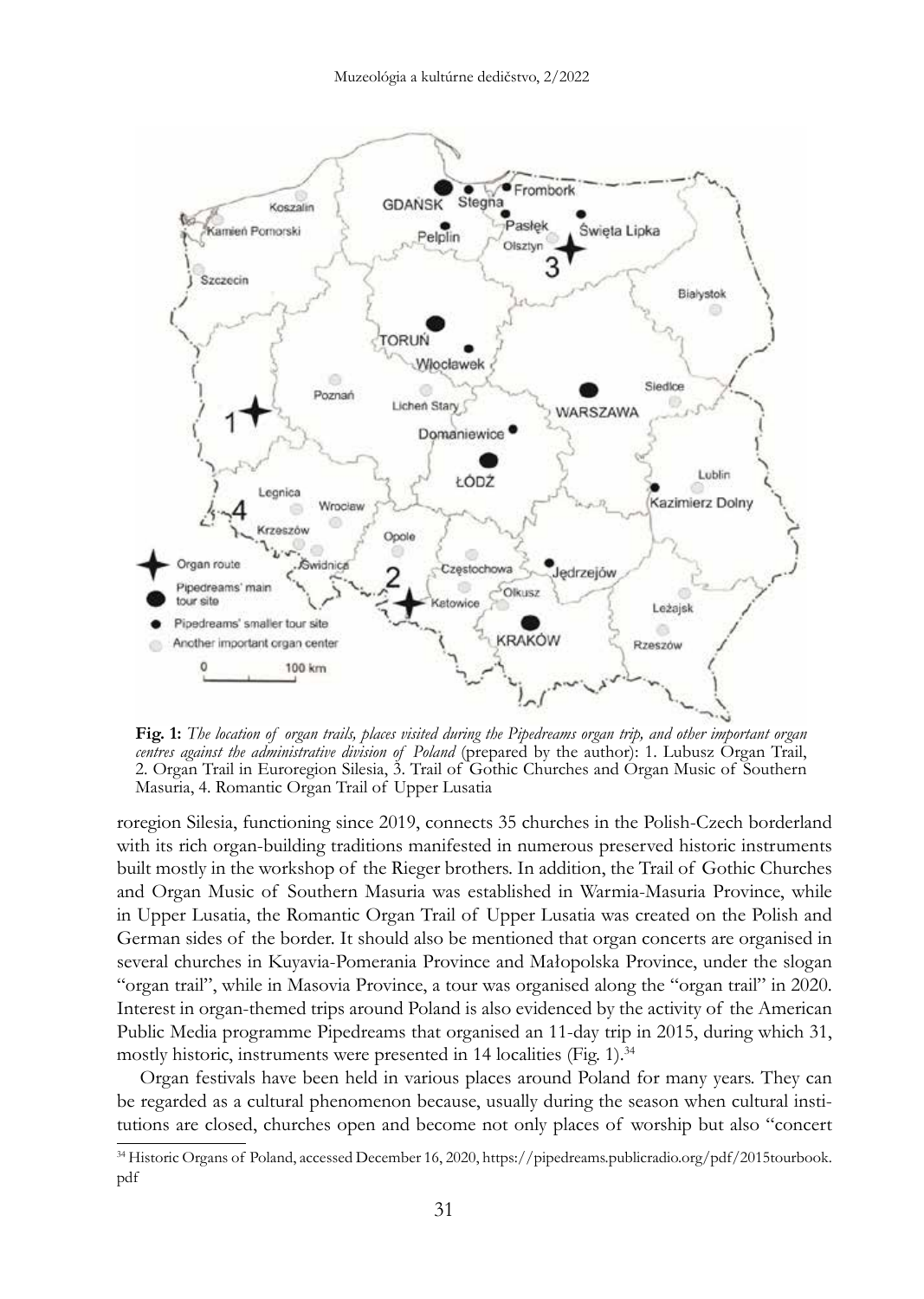halls", attracting lots of listeners of organ and religious music. The festivals include those with rich traditions, featuring the most valuable, historic instruments, as well as those in smaller urban or rural centres where organs are not unique but have the capacity to bring high culture, through live performances, to ordinary citizens who rarely take advantage of what cultural institutions have to offer. As Wrona (2007) observed, the successive emergence of such events, accompanied by bringing forgotten or neglected historic organs back to "concert life" or building new, fully-fledged concert instruments, is conducive to the present-day interest in the pipe organ in Poland.35 Thanks to publicly accessible festivals, concerts and recordings, organ music has become freely available and, consequently, better understood and appreciated. In 2020, under the circumstances of the COVID-19 pandemic, organisers of organ festivals were faced with several questions: should festivals be continued and if so, in what format – traditional, virtual or mixed? The mixed format was adopted in the case of the Kazimierz Dolny Organ Festival featuring a pipe organ built 400 years ago by an Italian, Szymon Lilius, during an economic boom of the town described as Europe's granary as it was an important grain trade centre situated on the Vistula River. The event was organised in two dimensions – real and online – under the constraints of the pandemic, but in the belief that continuity (the festival was started in 1972) was also a way of successfully overcoming the crisis. Since the participants of live performances had to follow the pandemic safety rules, their number had to be restricted, and the online broadcast helped reach a much larger audience (all over the world). A similar solution was adopted by other renowned organ festivals, e.g. in Leżajsk, Kamień Pomorski and Licheń Stary. The traditional format was maintained in just a few cases (e.g. in Gdańsk-Oliwa) while in others the event was cancelled altogether (e.g. in Legnica). In some cases (e.g. the Podkarpacie Organ Festival), it was decided to use the online format exclusively. In that period, numerous virtual projects were also developed to popularise the subject of the pipe organ in society (e.g. Pipe Organ Travels; Organ Holiday Trail; Winning the Future; Treasures Enchanted in the Pipes).36 Besides presentations of interesting instruments – their structure and sonic characteristics – interviews with persons associated with the pipe organ as well as performances and courses of organ improvisation were published online. In addition, the uniqueness of the architecture of the building in which the instrument is located and the local landscape at the time of the pandemic are shown.

Tourists' interest can be triggered by sculptures or installations located outside buildings, associated, for example, with the tradition of organ festivals. "The Playing Organ" (in Polish: "Grające organy"), an interesting, albeit controversial installation by Władysław Hasior (1928–1999), was mounted in 1966 on Snozka Pass, a location known for the beautiful views of the Czorsztyn Reservoir and the Pieniny and Tatra Mountains. Hasior's artistic vision was to create an organ "playing the sound of the wind" in memory of all the victims of the war. However, contrary to the artist's idea, the pipes were not installed; instead a plaque was placed at the foot of the sculpture, bearing the inscription "To the faithful sons of the motherland, fallen in Podhale in the fight for the consolidation of the people's power [i.e. communist rule]". Neglected for years, the sculpture had become a threat to visitors. Several associations demanded the dismantling of the monument, describing it as a symbol of the communist regime. Artists and others came to the defence of the sculpture, asking the government of Czorsztyn municipality to change its function from a commemorative to an educational and artistic one.

<sup>35</sup> WRONA, Mariusz. *Tradycje sztuki organowej…*

<sup>36</sup> Treasures Enchanted in the Pipes, accessed November 17, 2020, http://spmo.pl/organy-w-piszczalkach-zaklete/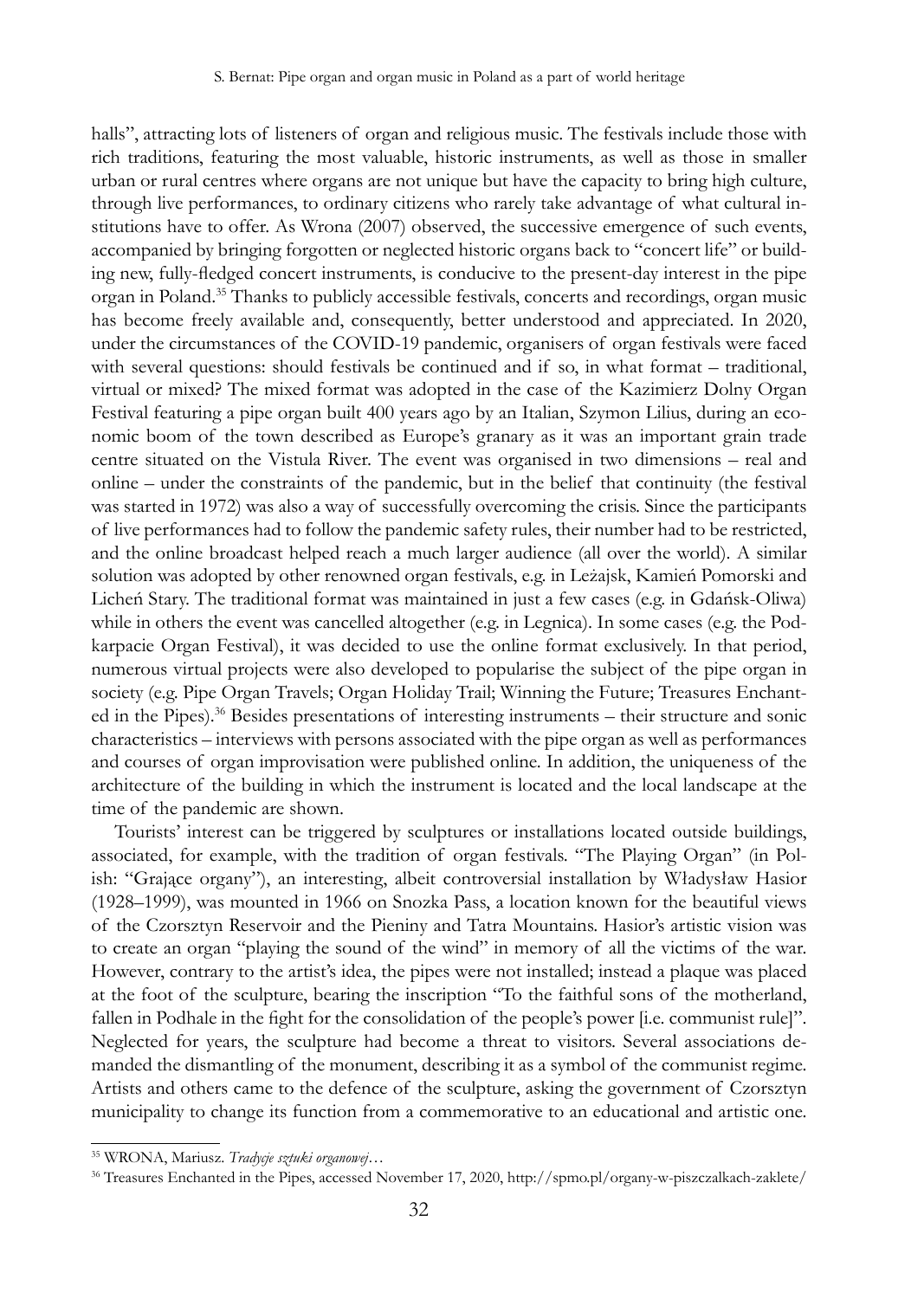In 2010, on commission from the government of Czorsztyn municipality and the Foundation for the Development of Czorsztyn Lake, the renovation of the "Organ" was begun with a view to make it a tourist attraction. The controversial inscription was removed, and the metal elements were renovated and put back into their former place.<sup>37</sup>

In the landscape of various regions around Poland and the world, one can also encounter sites referred to as "organs", owing to their shape being similar to the organ façade.

"Organs" also occur as proper names of sites that are typologically different forms of relief (microrelief), e.g. Wielkie Organy Wielisławskie (Great Organ) in the Kaczawskie Foothills, and the eastern slope of Kościeliska Valley, known as "The Organ", in the Western Tatra Mountains. These names were most probably coined by the local people, and became rooted in popular tradition. They can be described as geomorphological organs, i.e. "forms of meso- and microrelief of the Earth's surface, characterised by the presence of steep convex forms in the form of pillars and ribs separated by concave forms".38 They typically occur within rock faces although they can also occur as autonomous forms. The formation of geomorphological organs is associated with exogenous (karst, weathering) and endogenous (plutonism, volcanism, orogenic movements) processes. Their exposure on the surface most often results from human activity (mining, quarrying).

### Public awareness of the organ and organ music

A considerable proportion of the respondents were able to identify the locations of historic organs in Poland. Tourism and recreation students indicated the following: Częstochowa (including the Jasna Góra Basilica) – 5 indications; Toruń and Kraków – 4 indications each; Warszawa, Gdańsk, Łódź, Lublin, Święta Lipka – 2 indications each; and Kazimierz Dolny, Kamień Pomorski, Woźniki, Mariańskie Porzecze, Poznań and Wrocław – 1 indication each. Besides these, churches in general were indicated (6 answers). 25 respondents replied that they did not know about such places.

Most of the spatial management students surveyed (27 persons) answered the questions and indicated the following: Gdańsk (including the Holy Trinity church in Oliwa) – 8 persons; Wrocław (including St Elisabeth's church) – 5 persons; Warszawa (including the Archcathedral) and Kazimierz Dolny – 3 persons each; Toruń (including St Mary's Church) and Licheń Stary – 2 persons each; and Frombork, Górecko Kościelne, Kamień Pomorski, Katowice, Kraków, Krasnobród, Krzeszów, Leżajsk, Lublin, Malbork, Sandomierz, Tarnobrzeg, Trzebieszów – 1 person each.

Tourism and recreation students identified the following locations of historic organs in other European countries: Germany  $-5$  indications; France  $-4$  indications; and Italy  $-2$ indications; as well as Spain, Iceland, Austria, Belarus, Lithuania and the Czech Republic – 1 indication each. Furthermore, they mentioned: Rome – 4 indications; and Passau, Olomouc, Kaliningrad and Notre Dame (without specifying the city), as well as churches and museums in general – 4 indications. 21 respondents replied that they did not know about such places.

Spatial management students gave fewer answers (19 respondents), and they indicated mostly cities: Paris (including Notre-Dame Cathedral) – 5 indications; and Rome, London, Birmingham-Leicester and Bratislava – 1 indication each. Furthermore, they mentioned: Germany and

<sup>37</sup> Podhale24.pl, accessed September 23, 2020, http://podhale24.pl/aktualnosci/artykul/13153/Kluszkowce\_ odnowione\_8222Organy8221\_Hasiora\_graja\_na\_Snozce\_zdjecia.html

<sup>38</sup> BERNAT, Sebastian. Organy w muzyce i przyrodzie [Organs in music and nature]. *Geografia w szkole*, 2, 2001, p. 111.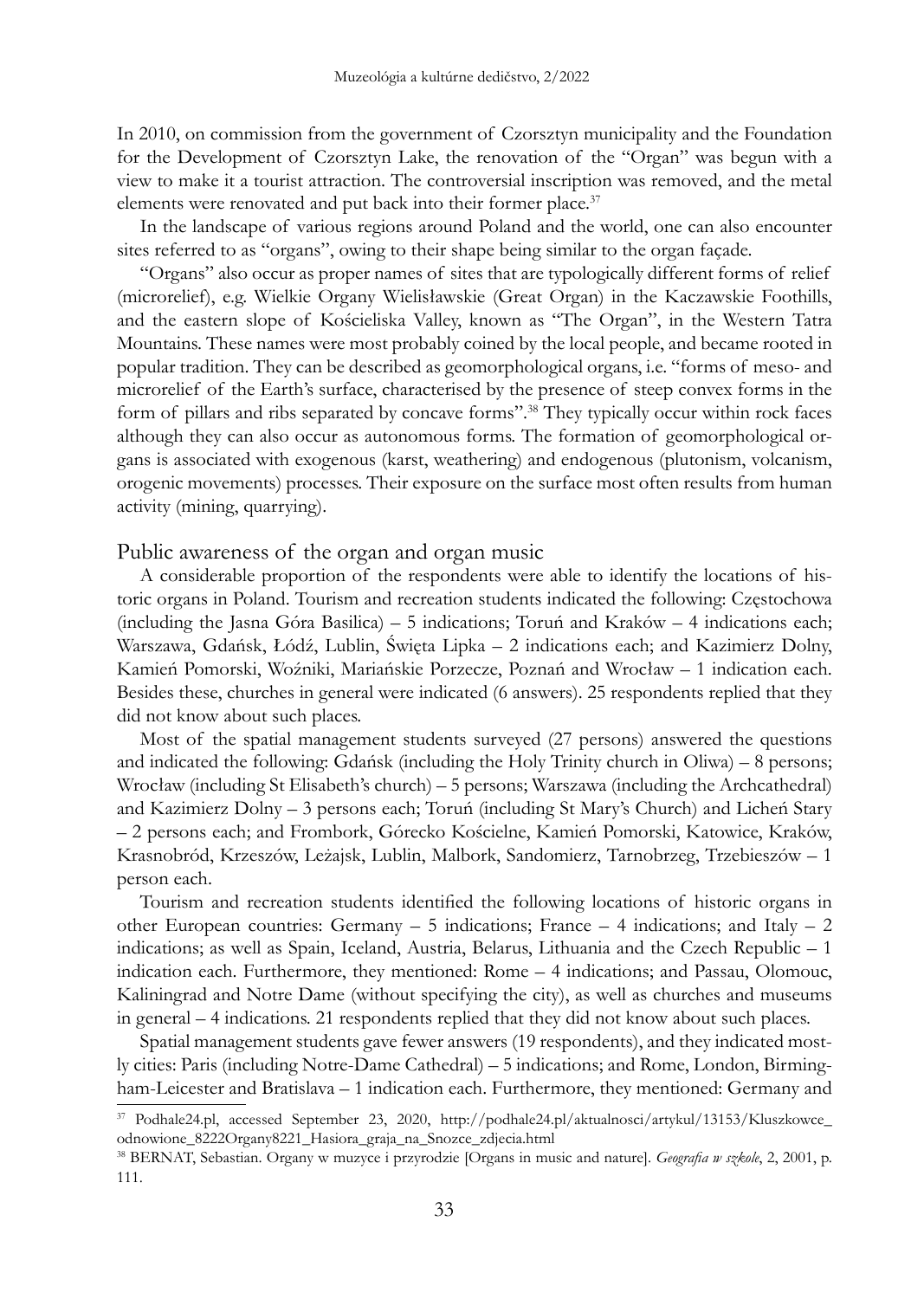Portugal – 1 indication for each country. Two persons noted that the largest pipe organ in the world is in Convention Hall, Atlantic City (United States).

A vast majority of tourism and recreation students (42 persons) replied that they did not know any organ music festivals. Only 5 persons did, indicating the following festivals: in Gdańsk-Oliwa (2 persons); and Grodno, Warsaw and Lublin (1 person each).

Spatial management students mentioned the following festivals: at the Warsaw Archcathedral (4 persons); Gdańsk-Oliwa (2 persons); and Lublin Archcathedral, Kazimierz Dolny, Koszalin, Oleśnica and Łuków county (1 person each). In addition, the International Organ Music Festival was mentioned without specifying the location (3 persons). 26 persons replied that they did not know any organ music festivals.

Pipe organ themed trails, presenting historic instruments and their builders, are unfortunately unknown. Only one tourism and recreation student and one spatial management student replied that they knew about such a trail, but only the student of the latter indicated a specific trail (the Lubusz Organ Trail).

Similarly, landforms known as "organs" are unknown. Only two students from either field of study replied that they knew such landforms and gave an example of a rock in Armenia and the Tatra Mountains (tourism and recreation students) and convex, concave and flat forms of relief, moraine hills, river valleys and streams in the Tatra Mountains (spatial management students). Furthermore, one person noted that corrugated sheet materials are colloquially referred to as organs.

The tourist attraction known as the "Sea Organ" (outdoor installation) is known to few persons: 5 tourism and recreation students who correctly named the city of Zadar in Croatia or just the country – Croatia; and 6 spatial management students (the same indications as above).

The need for the creation of tourist products based on the pipe organ (instrument, form of land relief) was recognised by more than half (26) the students of tourism and recreation. However, only 8 of them provided reasons for their answer. The affirmative answers include the following: "I think it's an interesting idea, very modern, and it will attract tourists' attention" and "I think that many people would surely be interested".

Furthermore, it was noted that the organ is an interesting, beautiful, unique and "very strange" instrument – an element of cultural heritage, and a valuable landscape and tourist asset. A pipe organ trail can be a tourist attraction and an interesting form of promotion. As reasons for negative answers, the respondents usually indicated that it would not be interesting to everybody or that interest in such a form of tourism is too small.

In the case of spatial management students, the explanation for the affirmative answers (20 persons) included the following: "an interesting element adding variety to landscape" and "such tourist products can be interesting". Furthermore, the respondents noted that "it is important to show the world the beauty of parts of nature as well as the beauty of music, to make it accessible while not overwhelming its beauty by the tourism aspect alone". The negative answers (18 persons) were justified by the fact that "tourism can destroy such valuable areas" and that "these products are unnecessary and there is a low demand for such things".

From the results presented above, it can be inferred that the students surveyed, as representatives of society, have certain knowledge about organs. This knowledge is probably related to their individual experiences and interests. While the indications of the respondents can be regarded as typical and similar (e.g. Germany as a country most strongly associated with organs), some differences between the two fields of study can be observed (Fig. 2). Spatial management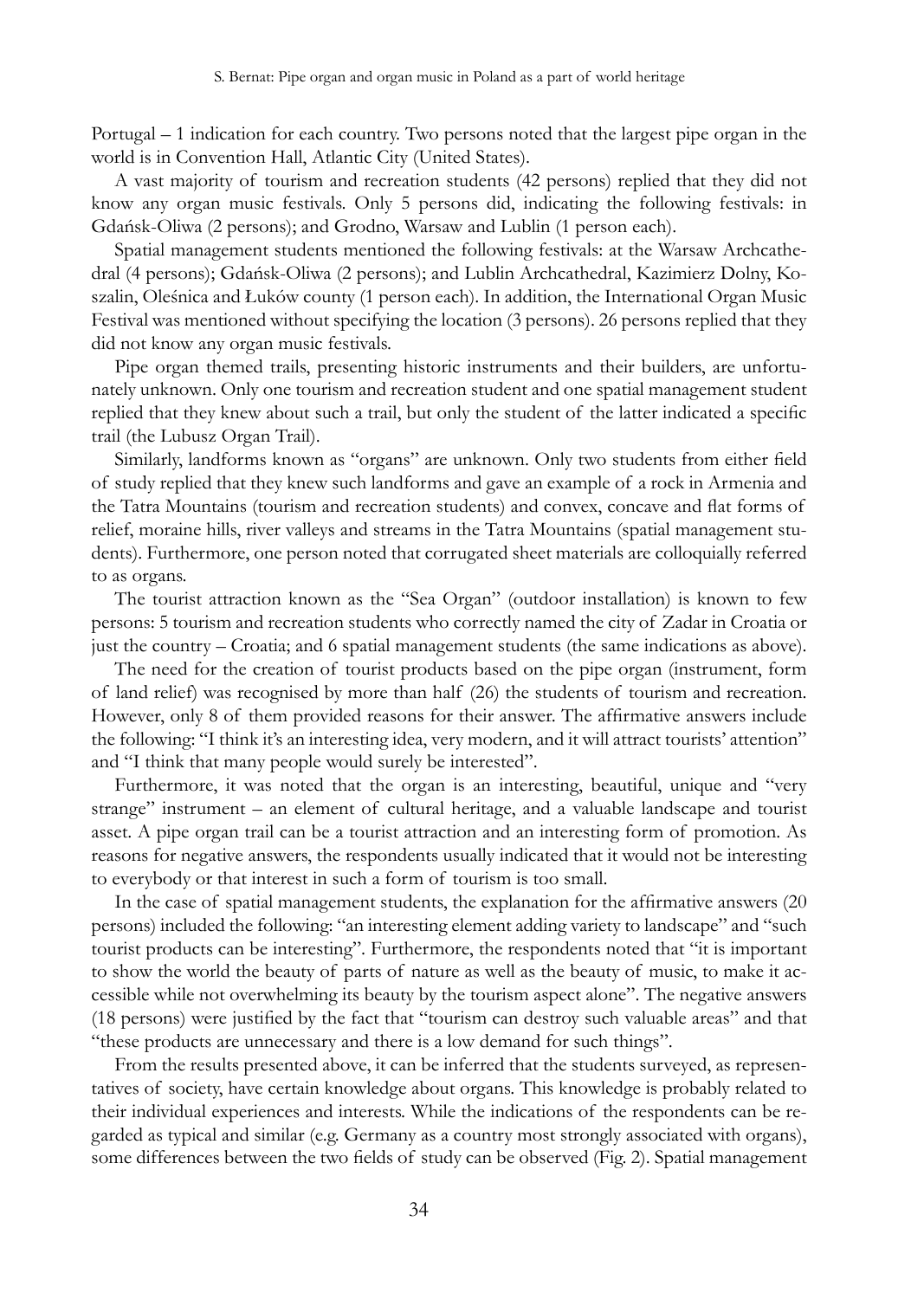students are more familiar with cities, while tourism and recreation students – with countries. Similarly, the former are more familiar with organ music festivals. However, there are generally fewer answers indicating festivals than those indicating places featuring historic monuments (this applies particularly to tourism and recreation students). It is surprising because organ music festivals take place in most of the previously mentioned localities, and also in the Lublin Province (Lublin, Kazimierz Dolny). Perhaps the lack of answers resulted from the uncertainty related to the pandemic. A clear majority of the respondents are not familiar with organ trails and landforms referred to as "organs". Few respondents know about the "Sea Organ". It is promising that most of the respondents (students of both fields) recognise the need to create tourist products based on the pipe organ (both the instrument and forms of land relief). Spatial management students substantiate their answer mainly with the variety added to landscape. Similarly to most of the tourism and recreation students, they also recognise the increased tourist attractiveness of localities and regions associated with the presence of valuable instruments and forms of land relief.



**Fig. 2:** *Comparative analysis of the responses of tourism and recreation* (T&R) *and spatial management (SM) students*. Familiarity with: (1) locations of historic organs in Poland, (2) locations of historic organs in other European countries, (3) organ music festivals, (4) organ trails, (5) forms of relief referred to as "organs", (6) a tourist attraction known as the "Sea Organ" and  $(7)$  the need to create tourist products based on organs (instrument, form of land relief) (prepared by the author)

The research presented here was not directly about organ music. However, research conducted using an online survey technique on a representative sample of 500 people shows that 68% of respondents find organ music interesting and declare an interest in learning more about it.<sup>39</sup> The proportion of people finding organ music interesting is higher in the group that has ever attended an organ concert. The deciding factor for choosing a concert is primarily its programme, and less often the name of the performer and the concert setting. This indicates the important role of well-prepared concerts in the development of interest in the organ and organ music.

<sup>39</sup> STEFEK, Jakub. Odbiorcy muzyki organowej – definiowanie grupy docelowej [Audience of organ music: defining the target group]. In: *Konsumpcja i Rozwój*, 2 (23), 2018, pp. 94–108.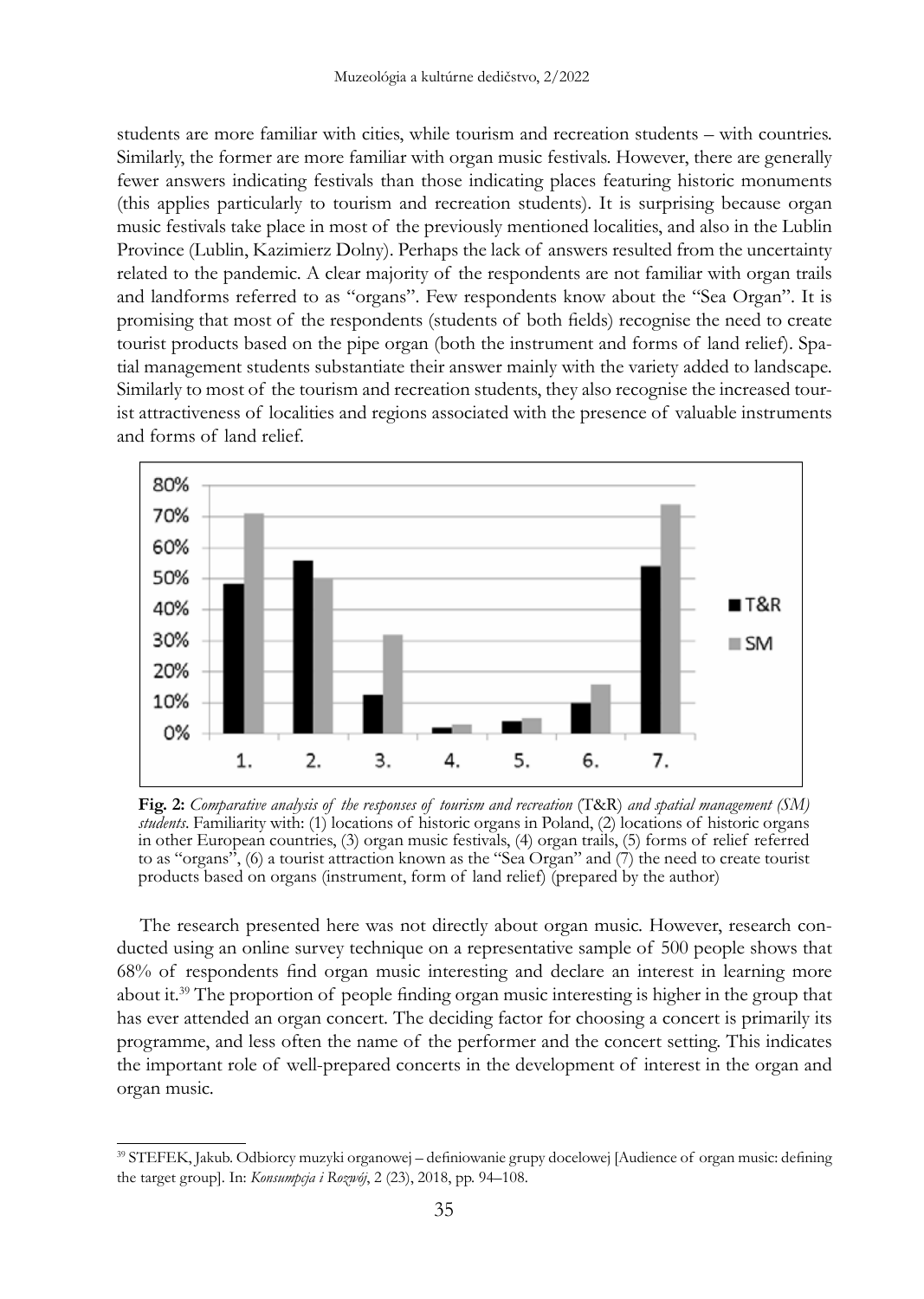An analysis of the literature has shown that the sound of the organ is associated with the topos of sublimity, majesty and power as well as religious contemplation and "heavenly" mood, associated with images of solemn church events or emotions close to states of spiritual rapture.40 The organ is ascribed an emotional dimension, but also an eschatological dimension and an aspect of timelessness. J. Gembalski notes that organs, through their multilayer character, lead to a state of communing with integrated beauty, affecting the whole personality of the recipient.<sup>41</sup> Even when they are silent, they offer the listener several areas of fascination and do not leave him in a situation of aesthetic chaos. They evoke in their contemporary recipients positive emotional states. In many churches they become a work of art enriching man through the sound, reaching the depths of the human soul, building his sensitivity to beauty and directing his thoughts towards God. No wonder that organ music helps to reduce stress and to reduce emotions experienced especially during Christmas time: tension – anxiety, depression – rejection, anger – hostility and fatigue. Interestingly, digital organs have been shown to be just as effective in inducing beneficial mood changes as pipe organs.42 However, in Gembalski's opinion the sound of pipe organs, especially those built in Baroque style is unique. They are characterised by an extraordinary richness of timbres and colour sets, enabling the creation of countless expressive and dynamic combinations. The descriptions of their sound refer to purely aesthetic categories (monumental sound, beautiful sound, subtle timbre, sweetness of sound, angelic sound etc.) and emotional impressions (comparison with the power of the heavens or angelic chants, feelings of sublimity or terror etc.), thus showing the organ as a mystical, religious reality, a transmitter of the most important values for man: the senses of sacrum, beauty and spiritual balance. Additionally, the uniqueness of the sound is strengthened visually by the architecture and the artistic decoration of the organ prospect.

#### Conclusions and discussion

The organ is undoubtedly an important element of world heritage, requiring protection and actions aimed at popularising it in society. The conducted survey suggests, however, that the public is not entirely unfamiliar with the subject of organs. This familiarity is probably related to the individual experiences and interests of the respondents. The analysis of the source materials proves that Poland has significant organ heritage assets (instruments, landforms and music) whose potential is quite huge. Some of the valuable organs in Poland and around the world are part of the furnishings in historic churches, cathedrals and abbeys inscribed on the UNESCO World Heritage List. It is commendable that the organ craftsmanship and music in Germany have been inscribed on one of the UNESCO world heritage lists as it may lead to an increased interest in organ heritage among the public at large. The inscription on the UN-ESCO list is an appreciation and recognition of many centuries of organ heritage of not just one country but also the entire world as well as its contribution to sustainable development.<sup>43</sup> It may lead to an increased interest in organ heritage among the public at large. As Spennemann

sis of arts]. In: *Śląskie Studia Historyczno-Teologiczne*, 30, 1997, pp. 175–179.

<sup>40</sup> SZOKA, Marta. *Potwór kontra nowa muzyka: o współczesnej twórczości organowej nieco subiektywnie* [*Monster versus new music: a bit subjective about contemporary organ music*]. Akademia Muzyczna im. Grażyny i Kiejstuta Bacewiczów w Łodzi 2021. 41 GEMBALSKI, Julian. Piękno zintegrowane. Organy jako synteza sztuk [Integrated beauty: The organ as a synthe-

<sup>42</sup> MARLEY, John E., SEARLE, Paula, CHAMBERLAIN, Nicole L., TURNBULL, Deborah R., LEAHY, Catherine M. Carols in the wind. In: *The Medical Journal of Australia*, 175, 2001, pp. 11–12.

<sup>43</sup> GERNER, Martin. Her majesty, the queen of sounds: Cultural sustainability and heritage in organ craftsmanship and music. *International Journal of Cultural Property*, 28(2), 2021, pp. 285–310.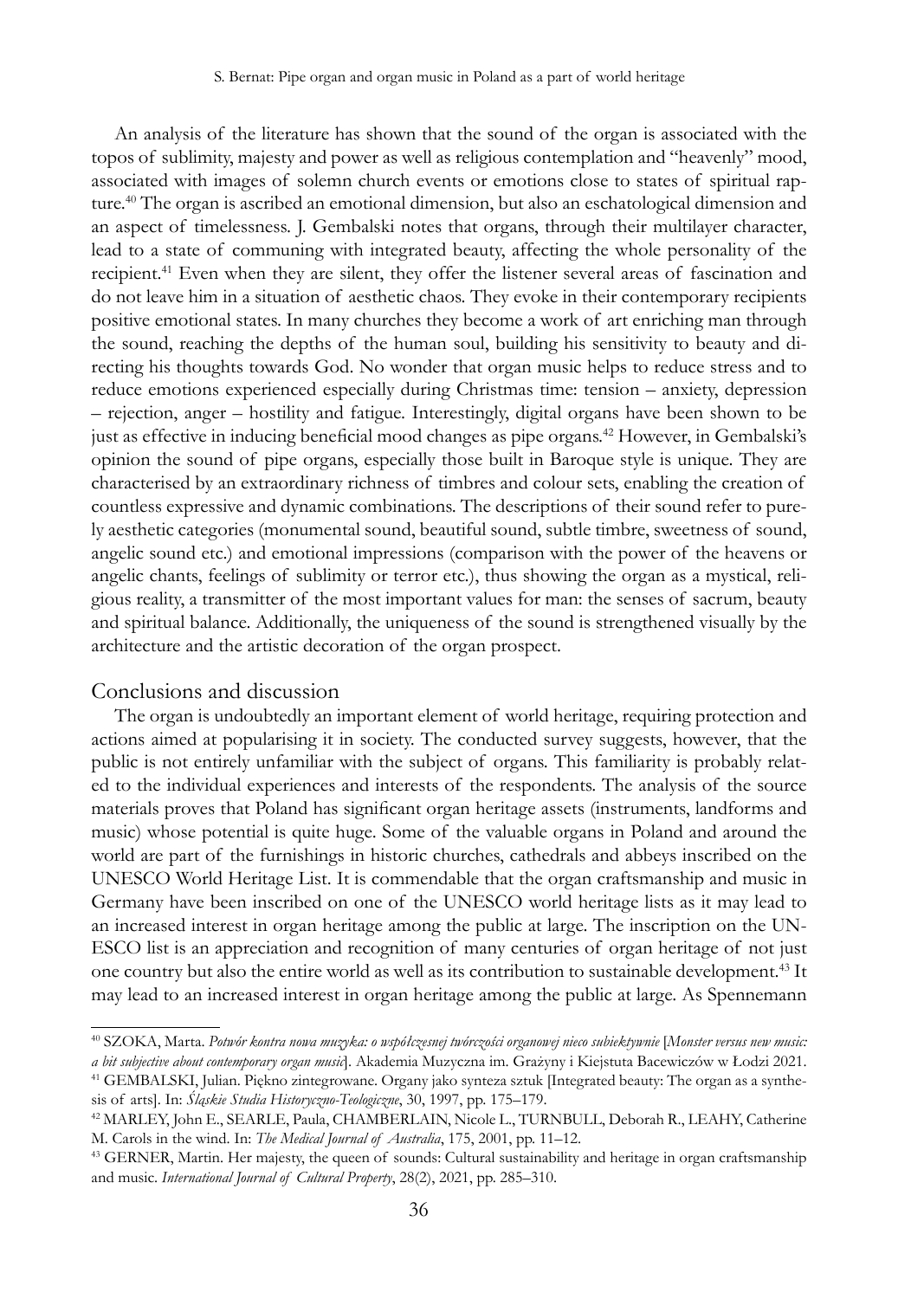observed, places and elements of heritage contribute to the mental health and wellbeing of individuals and the society at large.<sup>44</sup>

Recent years have seen a growing popularity of the UNESCO List of the Intangible Cultural Heritage of Humanity and intensified efforts undertaken by local communities towards having elements of heritage inscribed on the list.<sup>45</sup> Submitting an application for inscription requires, among other stipulations, carrying out an inventory. The inscription on the UNESCO list leads to an improved recognisability of a phenomenon (element), encourages discussion, and may increase the commitment of decision-makers to safeguarding heritage. It can also foster the inscription and safeguarding of similar phenomena (elements) occurring in other countries or regions of the world.<sup>46</sup> The current legal regulations are conducive to a fragmented perception of heritage and sectoral character of its protection. On the one hand, there is tangible heritage protected under the UNESCO Convention Concerning the Protection of the World Cultural and Natural Heritage  $(1972)^{47}$  On the other hand, intangible heritage is protected under the UNESCO Convention for the Safeguarding of the Intangible Cultural Heritage (2003).48 The World Heritage Lists prepared based on these conventions complement each other, but they also contain entries featuring the same areas but with different aspects of culture. A comprehensive approach through landscape is one of the possible ways of integrating heritage protection. In 1992, the category of cultural landscape was introduced to the UNESCO Convention system; this category allows taking into account various manifestations of interactions taking place between humans and nature, also in the sphere of religious, artistic and cultural practices.<sup>49</sup> Such an inscription can also be introduced in the "cultural spaces" category for areas where organ music plays a particularly important role. The organ as a landform is also an important local landscape asset and a permanent feature of the local soundscape present in the memory of residents, shaping the auditory awareness of the place of residence (as well as the sense of local identity and pride) and having a real impact on the sonic space of the surroundings.<sup>50</sup>

Organ festivals have been held in various places around Poland for many years. The recent COVID-19 pandemic highlighted the role of the popularisation of organs online. The sound of the organ along with the visual context is available to a wide spectrum of internet users as part of musical projects and festivals. The popularity of the virtual presentation of organs and organ music "offers the chance to make sense out of a confusing and depressing time. Paradoxically, however, the success of these concerts also points to audiences' longing

<sup>44</sup> SPENNEMANN, Dirk. H. R. The Nexus between Cultural Heritage Management and the Mental Health of Urban Communities. *Land* 11(2), 2022, p. 304.

<sup>45</sup> ROMÁNKOVÁ-KUMINKOVÁ, Eva. Lists of intangible..., pp. 352–370.

<sup>46</sup> DRÁPALA, Daniel. Niematerialne dziedzictwo kulturowe w kontekście badań nad kontaktami i sieciami społecznymi [Intangible cultural heritage in the context of research on social contacts and networks]. In: *Studia Etnologiczne i Antropologiczne*, 20, 2020, pp.1–11.

<sup>47</sup> UNESCO Convention Concerning the Protection of the World Cultural and Natural Heritage, 1972 [in Polish:] Konwencja UNESCO w sprawie ochrony światowego dziedzictwa kulturalnego i naturalnego, Paryż 1972. Dz. U. 1976 nr 32, poz. 190.

<sup>48</sup> UNESCO Convention for the Safeguarding of the Intangible Cultural Heritage, 2003 [in Polish:] Konwencja UNESCO w sprawie ochrony niematerialnego dziedzictwa kulturowego, Paryż 2003. Dz.U. 2003 nr 172, poz 118. <sup>49</sup> LUENGO, Ana, RÖSSLER, Mechtild (eds). World Heritage Cultural Landscapes. Elche: Ayuntamiento de Elche 2012.

<sup>50</sup> LOSIAK, Robert. Instrumenty muzyczne w pejzażach dźwiękowych – instrumentologia wobec soundscape studies [Musical instruments in soundscapes: instrumentology and soundscape studies]. In: *Audiosfera. Koncepcje – Badania – Praktyki*, 2, 6, 2017, pp. 11–19.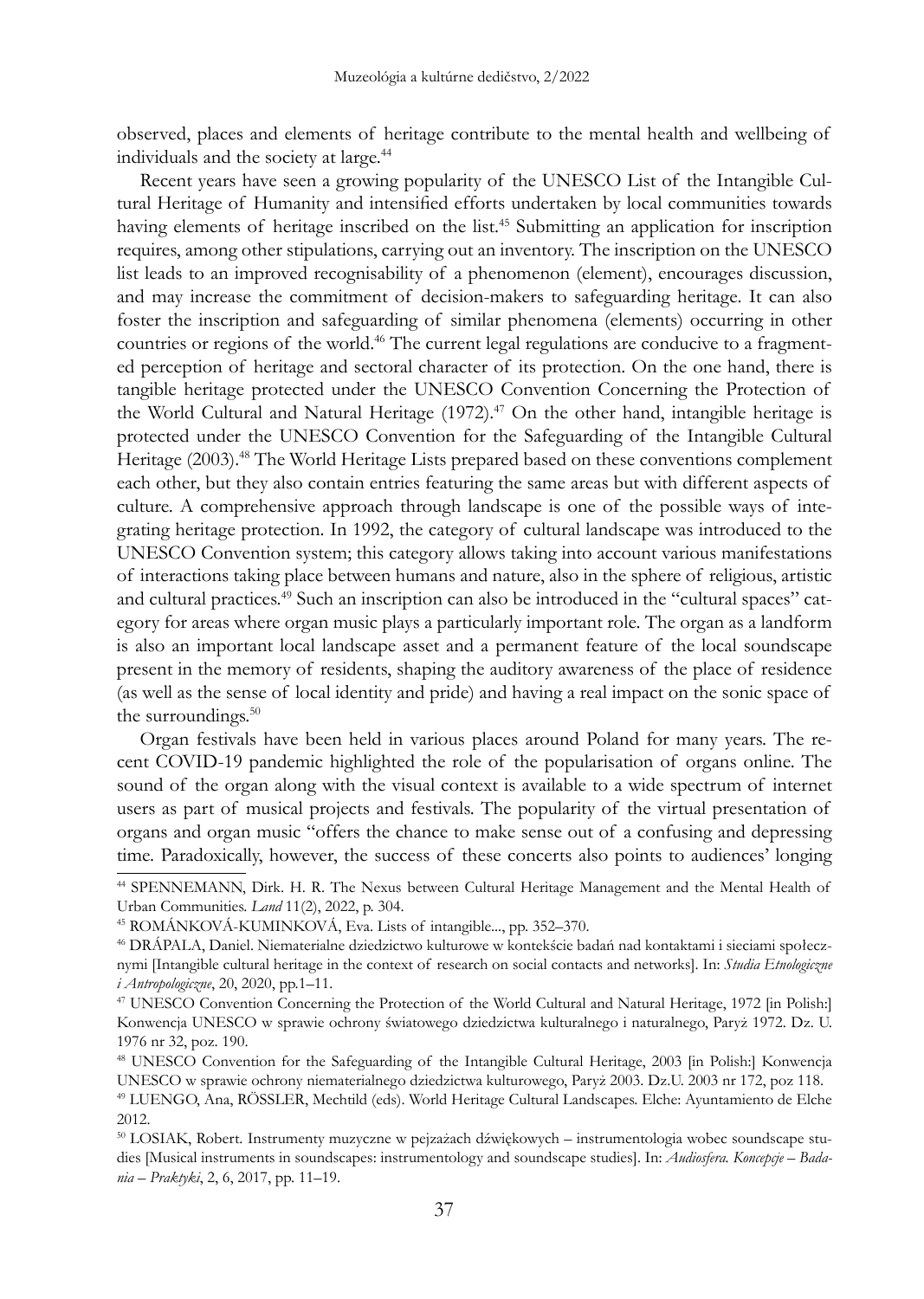for the irreplaceable experience of a flesh-and-blood musical event".<sup>51</sup> Despite the high audio and video quality, however, nothing can be a substitute for the authentic on-site experience enriched with a variety of stimuli (including the olfactory ones). Nonetheless, online projects are an interesting alternative because they can reach countless internet users interested in the topic regardless of where they live. They also enable looking inside the instrument. Thanks to them, organ culture becomes more easily accessible. It should also be noted that the restrictions related to the COVID-19 pandemic have led people to learn more about their regions and areas close to where they live, and to notice things that may have eluded their attention before, e.g. pipe organs. In addition, the changes in the urban audiosphere (reduced noise levels) have encouraged people to rediscover various sounds of their surroundings, including organ music. In the light of the COVID-19 pandemic, Spennemann and Parker point out the necessity to examine which sounds and soundscapes should be preserved for future generations as part of the heritage of humanity.<sup>52</sup> The sounds of the organs and their soundscapes are certainly worth preserving if only by association with the sacred sphere around which religious worship is centred. It should be emphasised that the value of sound in the modern world was recognised by UNESCO in 2017. Indeed, the sound environment is a key component in the equilibrium of all peoples in their relationship with the world.53 Concern for the sound environment is a response to noise pollution. However, already in 1969, the International Music Council of UNESCO, at the request of the Polish composer W. Lutosławski (also composing for organ), adopted the first law on the human right to silence. Its aftermath was a 1985 European Parliament resolution on sound privacy and the right to individual choice of music.<sup>54</sup>

The existing organ trails in Poland are few and not well known. A clear majority of the respondents were not familiar with organ trails and landforms referred to as "organs", however recognised the need to create tourist products based on the pipe organ (instruments and landforms). They argued that this would add variety to the landscape and increase the tourist attractiveness of localities and regions associated with the presence of valuable instruments and forms of land relief. Organ trails are worth establishing in other regions of Poland as well as on the scale of the whole country and continent (European Pipe Organ Routes). Such products can enrich the tourist offering of a given country or region, and can contribute to rescuing the unique cultural heritage and sounds of the past from oblivion and destruction. These products should also encompass natural heritage sites as a manifestation of geodiversity. It was concluded that one of the possible ways to integrate the conservation of organ heritage is a comprehensive approach through the landscape. Similar thoughts and recommendations are expressed in the European Landscape Convention with regard to the protection, management and planning of landscape as part of Europe's heritage.<sup>55</sup> Organs are also part of the local landscape, both as landforms, artistic installations and sounds, shaping a sense of local and regional identity. It is also very important to engage in cross-border cooperation (including an exchange of good practices) and educational projects with regard to the safeguarding of organ heritage.

<sup>51</sup> KEARNEY, Michael R. The Phenomenology of…, p. 33.

<sup>52</sup> SPENNEMANN, Dirk H.R., PARKER, Murray. Hitting the "pause" button: What does COVID-19 tell us about the future of heritage sounds? In: *Noise Mapping*, 7, 1, 2020, pp. 265–275.

<sup>53</sup> UNESCO 39C/49. General Assembly Resolution – The Importance of Sound in Today's World: Promoting Best Practices. Paris: Secretariat of the United Nations, 2017.

<sup>54</sup> GWIZDALANKA, Danuta. Strojenie trąb jerychońskich. Rewaloryzacja homo musicus [Tuning the Jericho trumpets: Revival of homo musicus]. In: *Ruch Muzyczny*, 24, 1987.

<sup>55</sup> European Landscape Convention of the Council of Europe, Florence 2000.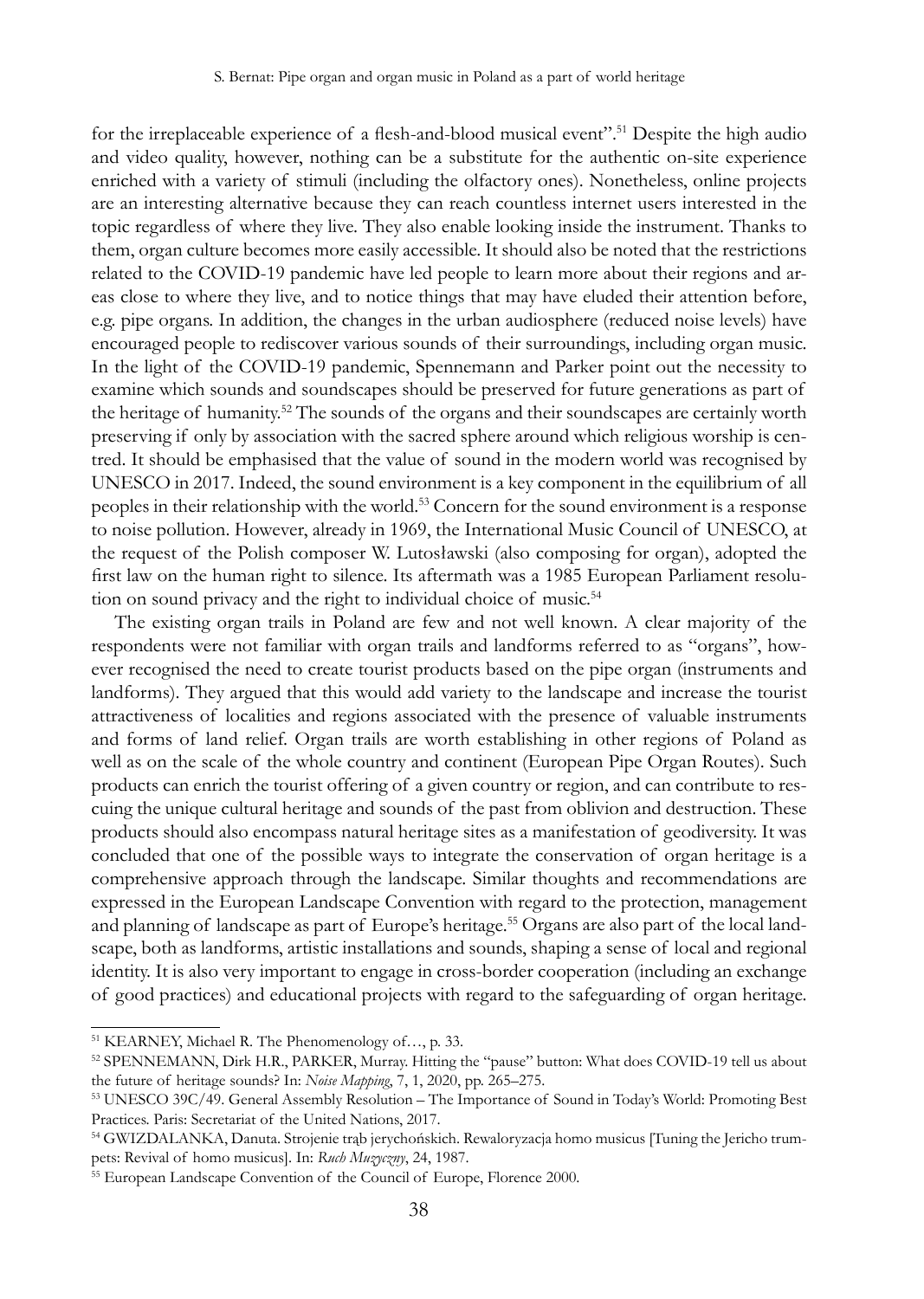As an important part of world heritage, the organ undoubtedly requires the measures outlined above to be taken not only nationally but also internationally.

The organ is a "living organism", a mechanism whose elements are subject to gradual wear.<sup>56</sup> Many historic instruments lose their playability or simply cease to work due to their long use, often for several centuries, and advance of ageing processes. In such cases the organ loses its significant value as an instrument to create music. Many historic organs in Europe have ceased to exist as a result of various factors. They have been destroyed by climatic conditions and as a result of biological degradation caused by wood worm, and some have been altered by organ builders who have sometimes been guilty of extensive interference with the technical and sonic aspects of organs. Urbańczyk notes that the preserved organs, despite protection and conservation measures, are continually impacted by unfavourable factors, mainly economic problems, as well as carelessness and negligence resulting from ignorance or incompetence. Each instrument should be recognised for its usable, architectural, tonal and visual function.<sup>57</sup> That is why an individual approach should be taken to each instrument. Documentation and inventory-taking work should be intensified as it is a prerequisite for safeguarding this part of European cultural heritage. Furthermore, the topics related to the preservation of organ heritage should be disseminated at various levels of society, from primary education to public discourse. Employing only technical sciences, without the humanistic underpinning, in the preservation of organ heritage will not yield satisfactory results. It should be remembered, however, that the instrument is not the only manifestation of organ heritage. Less well known but also worthy of appreciation, if only through the creation of cultural trails, are the organs in the local landscape, both as landforms, artistic installations and sounds, shaping a sense of local and regional identity. Such forms, as well as contemporary threats to Europe's organ heritage, will be the subject of further research, the beginning of which is this article.

## References

- Act on the Protection and Care of Historic Monuments of July 23, 2003. Dz.U. 2003 nr 162 poz. 1568.
- ALESCIO, Adriana, SEBASTIANELLI, Mauro (2013). Limits in the Restoration of Historical Organs. In: *Conservation Science in Cultural Heritage*, 10, pp. 101–116. ISSN: 1973-9494/2320.
- ANGSTER, Judit, MIKLÓS, Andras (1995). Documentation of the sound of a historical pipe organ. In: *Applied Acoustics*, 46, pp. 61–82. ISSN: 0003-682X.
- ANGSTER, Judit, MIKLOS, Andras & RUCZ, Peter (2017). Acoustics of Organ Pipes and Future Trends in the Research. In: *Acoustics Today*, 13, pp. 10–18. ISSN: 1557-0223.
- BABNIS, Maciej (2012). *Kultura organowa Galicji ze szczególnym uwzględnieniem działalności organmistrza lwowskiego Jana Śliwińskiego*. [*Organ culture of Galicia with special reference to the activity of the Lviv organ master Jan Sliwinski*]. Akademia Pomorska w Słupsku. ISBN: 9788374671705
- BERNAT, Sebastian (2001). Organy w muzyce i przyrodzie [Organs in music and nature]. *Geografia w szkole*, 2, pp. 109–114.
- BERNAT, Sebastian (2014). Soundscapes and tourism: Towards sustainable tourism. *Problems of Sustainable Development*, 9, 1, pp. 107–117.

<sup>56</sup> TRZASKALIK-WYRWA, Małgorzata. Zrozumieć zabytkowe organy [Understanding historic organs]. In: *Ruch Muzyczny* 50, 2, 2006, p. 22.

<sup>57</sup> URBAŃCZYK, Marek. *Ochrona i konserwacja*..., pp. 314–340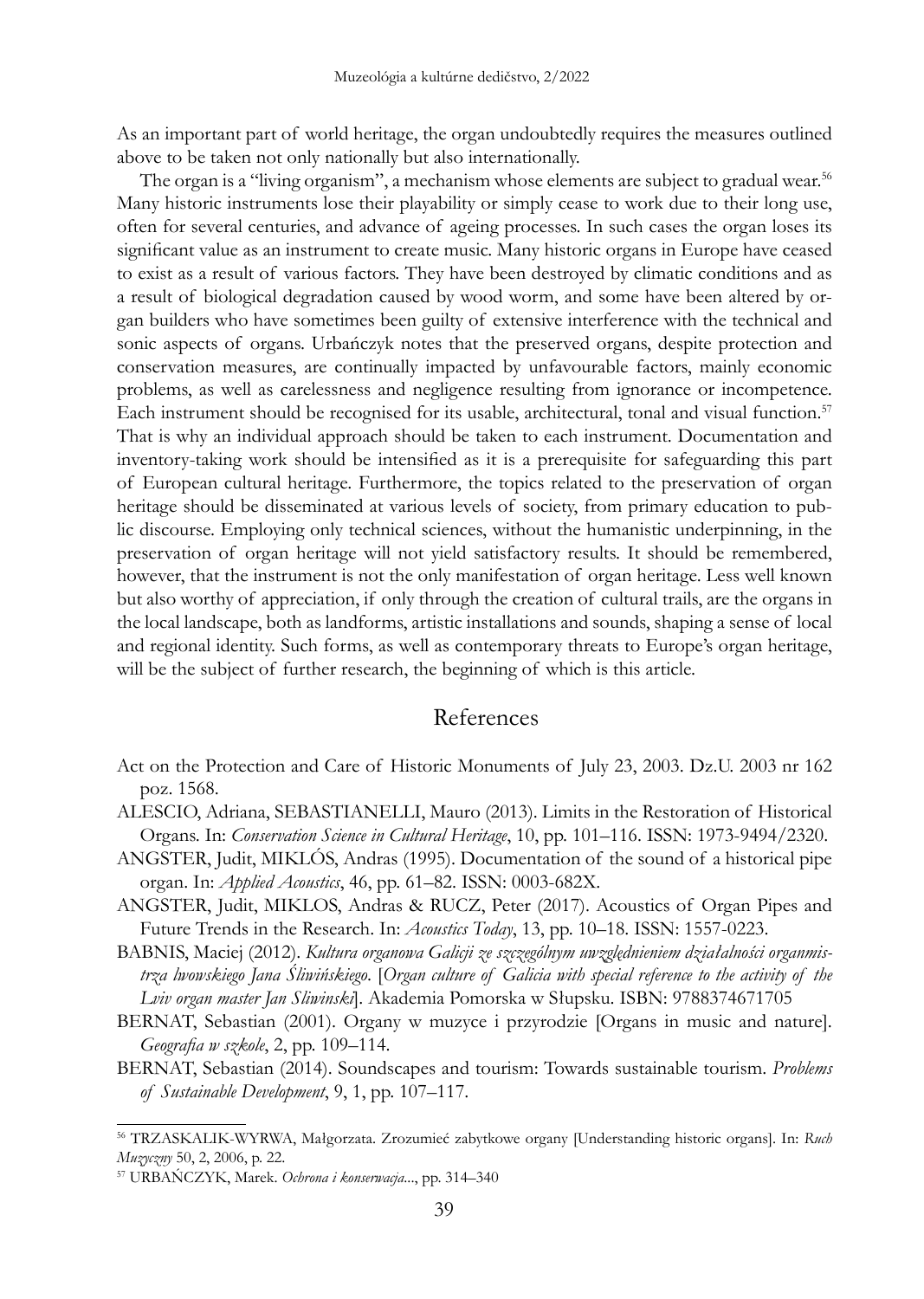- BORDAS, Julien (2020). Grand orgue de la cathédrale de Nantes: son titulaire espère la construction d'un orgue « exceptionnel, accessed January 5, 2021, http://www.classicagenda.fr/ orgue-cathedrale-nantes-michel-bourcier/
- CHIAVARI, Cristina, MARTINI, Carla, PRANDSTRALLER, Daria, NIKLASSON, Annika, JOHANSSON, Lars-Gunnar, SVENSSON, Jan-Erik, ÅSLUND, Alf, BERGSTENET, Carl Johan (2008). Atmospheric corrosion of historical organ pipes: The influence of environment and materials. In: *Corrosion Science*, 50, pp. 2444–2455. ISSN: 0010-938X.
- CRESWELL, John W., CRESWELL, J. David (2018). *Research design: qualitative, quantitative & mixed methods approaches*. SAGE Publishing. ISBN: 9781506386768.
- CroLove.pl, accessed September 23, 2020, https://crolove.pl/morskie-organy-w-zadarze/
- DORAWA, Marian (2011). *Organy Torunia i okolicznych kościołów* [*Pipe organs of Toruń and surrounding churches*]. Toruński Oddział Stowarzyszenia Historyków Sztuki Toruń. ISBN: 9788388341571.
- DRÁPALA, Daniel (2020). Niematerialne dziedzictwo kulturowe w kontekście badań nad kontaktami i sieciami społecznymi [Intangible cultural heritage in the context of research on social contacts and networks]. In: *Studia Etnologiczne i Antropologiczne*, 20, pp. 1–11. ISSN: 2353-9860.
- ERDMAN, Jerzy (1992). *Organy. Poradnik dla użytkowników* [*Pipe organs: A handbook for users*]. Wyd. Archidiecezji Warszawskiej Warszawa. ISBN: 9788385015932.
- European cities of historical organs, accessed February 7, 2021, https://www.echo-organs. org/
- European Landscape Convention of the Council of Europe, Florence 2000.
- European Network for Historic Places of Worship, accessed February 7, 2021, https://www. frh-europe.org/
- GEMBALSKI, Julian (1997). Piękno zintegrowane. Organy jako synteza sztuk [Integrated beauty: The organ as a synthesis of arts]. In: *Śląskie Studia Historyczno-Teologiczne*, 30, pp. 175–179.
- GERNER, Martin (2021). Her majesty, the queen of sounds: Cultural sustainability and heritage in organ craftsmanship and music. In: *International Journal of Cultural Property*, 28(2), pp. 285–310.
- GWIZDALANKA, Danuta (1987). Strojenie trąb jerychońskich. Rewaloryzacja *homo musicus*  [Tuning the Jericho trumpets: Revival of *homo musicus*]. In: *Ruch Muzyczny*, 24. ISSN: 0035- 9610.
- HALL, C. Michael, PIGGIN, Rachel (2001). Tourism and world heritage in OECD countries. In: *Tourism Recreation Research,* 26, 1, pp. 103–105. ISSN: 02508281, 23200308.
- Historic Organs of Poland, accessed December 16, 2020, https://pipedreams.publicradio.org/ pdf/2015tourbook.pdf
- Intangible Cultural Heritage, accessed September 23, 2020, https://ich.unesco.org/en/RL/ organ-craftsmanship-and-music-01277
- JIMURA, Takamitsu (2011). The impact of world heritage site designation on local communities: A case study of Ogimachi, Shirakawa-mura, Japan. In: *Tourism Management* 32, 2, pp. 288–296. ISSN: 0261-5177.
- KEARNEY, Michael R. (2020). The Phenomenology of the Pipe Organ. In: *Phenomenology & Practice*, 15, 2, pp. 24–38. ISSN: 1913-4711.
- Ligne des Orgues Remarquables, accessed January 20, 2021, https://ligneorguesremarquables.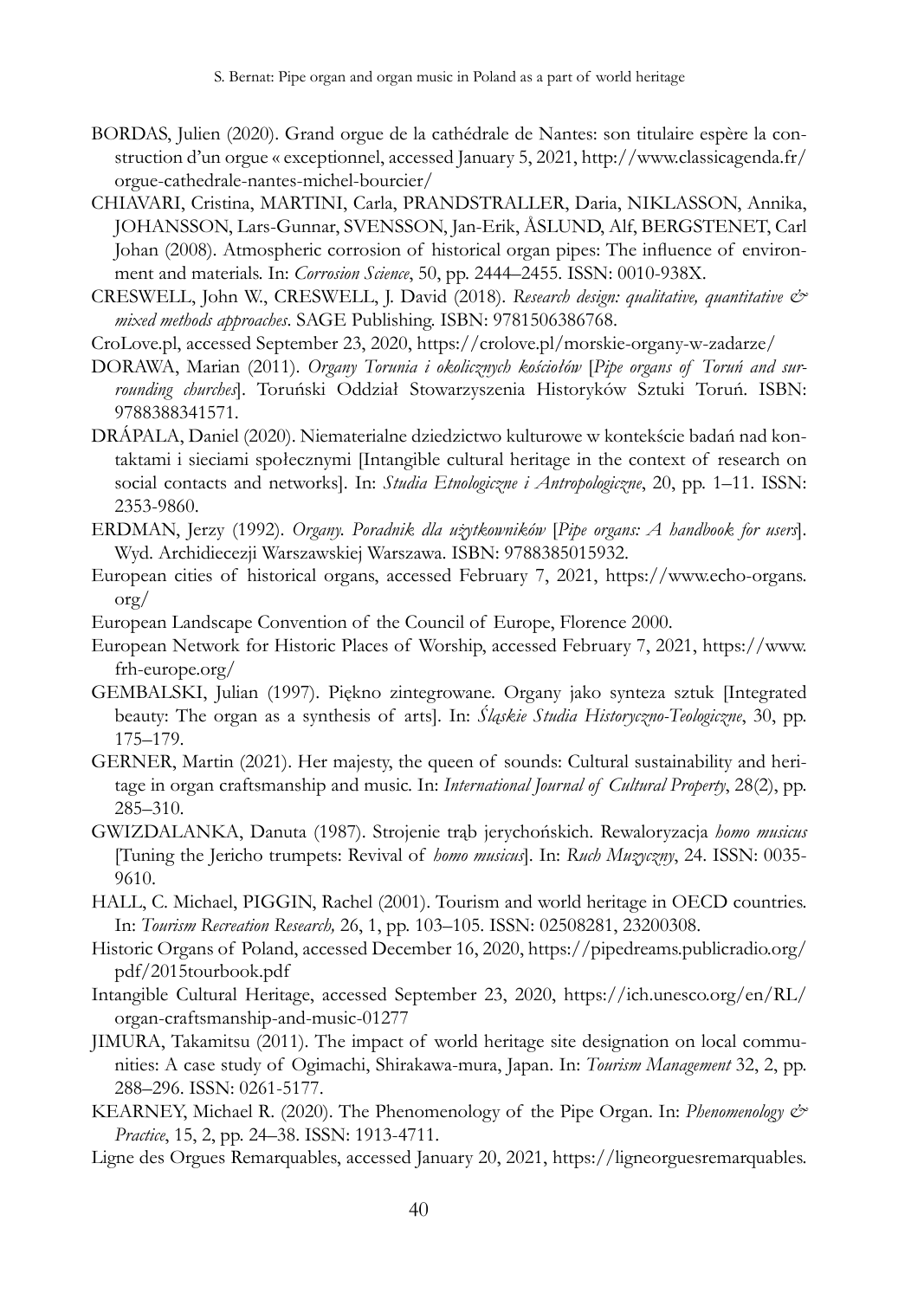com/la-ligne/

- LOSIAK, Robert (2017). Instrumenty muzyczne w pejzażach dźwiękowych instrumentologia wobec soundscape studies [Musical instruments in soundscapes: instrumentology and soundscape studies]. In: *Audiosfera. Koncepcje – Badania – Praktyki*, 2, 6, pp. 11–19. ISSN: 2450-4467.
- LUENGO, Ana, RÖSSLER, Mechtild (eds) (2012). *World Heritage Cultural Landscapes*. Elche: Ayuntamiento de Elche.
- ŁYJAK, Wiktor. (2017). *Organy Kolegiaty w Ostrowcu Świętokrzyskim* [*Organ of the Collegiate Church in Ostrowiec Świętokrzyski*]. WSBiP Ostrowiec Świętokrzyski. ISBN: 9788364557262.
- MARLEY, John E., SEARLE, Paula, CHAMBERLAIN, Nicole L., TURNBULL, Deborah R., LEAHY, Catherine M. (2001). Carols in the wind. In: *The Medical Journal of Australia*, 175, pp. 11–12.
- Musicam Sacram, accessed February 12, 2021, https://musicamsacram.pl/instrumenty
- OLEJNIK, Adam, TOMCZYK, Sebastian (2012). *Lubuski Szlak Organowy. Śladami wielkich budowniczych organów* [*Lubuski Organ Trail: In the footsteps of great organ builders*]. Sulechowski Dom Kultury im. Fryderyka Chopina, Adam Olejnik, Zakład Organmistrzowski "Ars Organum" Sulechów.
- Pipe Organ Travels, accessed November 17, 2020, https://www.facebook.com/ OrganowePodroze/?ref=page\_internal, https://www.youtube.com/channel/UC3VnAswLSoZNtsUZkHB3Dcg/featured
- Podhale24.pl, accessed September 23, 2020, http://podhale24.pl/aktualnosci/artykul/13153/ Kluszkowce\_odnowione\_8222Organy8221\_Hasiora\_graja\_na\_Snozce\_zdjecia.html
- POŹNIAK, Grzegorz (2020). *Powojenne losy firmy organmistrzowskiej "Berschdorf" z Nysy* [*The post -war fate of the organ-building company "Berschdorf" of Nysa*]. Opoliensis Musica Ecclesiastica 7. ISBN: 978-83-959719-1-4.
- ROMÁNKOVÁ-KUMINKOVÁ, Eva (2017). Lists of intangible cultural heritage: the beginning or the end of sustainability? In: Schreiber H (ed.) *Intangible Cultural Heritage: Safeguarding Experiences in Central and Eastern European Countries and China 10th Anniversary of the Entry into Force of the 2003 UNESCO Convention through the Prism of Sustainable Development*. National Heritage Board of Poland Warszawa, pp. 352–370. ISBN: 9788363260958.
- ŠERCER, Mario, KAVIĆ, Zlatica (2013). The organ: queen of instruments and part of cultural heritage. In: *Economy of eastern Croatia yesterday, today, tomorrow*. Proceeding GIH Osijek, Croatia 2, pp. 266–273.
- Treasures Enchanted in the Pipes, accessed November 17, 2020, http://spmo.pl/organy-w-piszczalkach-zaklete/
- SKOUNTI, Ahmed (2017). The Intangible Cultural Heritage System: Many Challenges, Few Proposals. In: *Santander Art and Culture Law Review*, 2, pp. 61–76. ISSN: 2391-7997.
- Sound Tourism, accessed December 16, 2020, http://www.sonicwonders.org/great-stalacpipeorgan-usa/
- SPENNEMANN, Dirk H. R., PARKER, Murray (2020). Hitting the "pause" button: What does COVID-19 tell us about the future of heritage sounds? In: *Noise Mapping*, 7, 1, pp. 265–275. ISSN: 2084879X.
- SPENNEMANN, Dirk. H. R. (2022). The Nexus between Cultural Heritage Management and the Mental Health of Urban Communities. In: *Land* 11(2), p. 304.